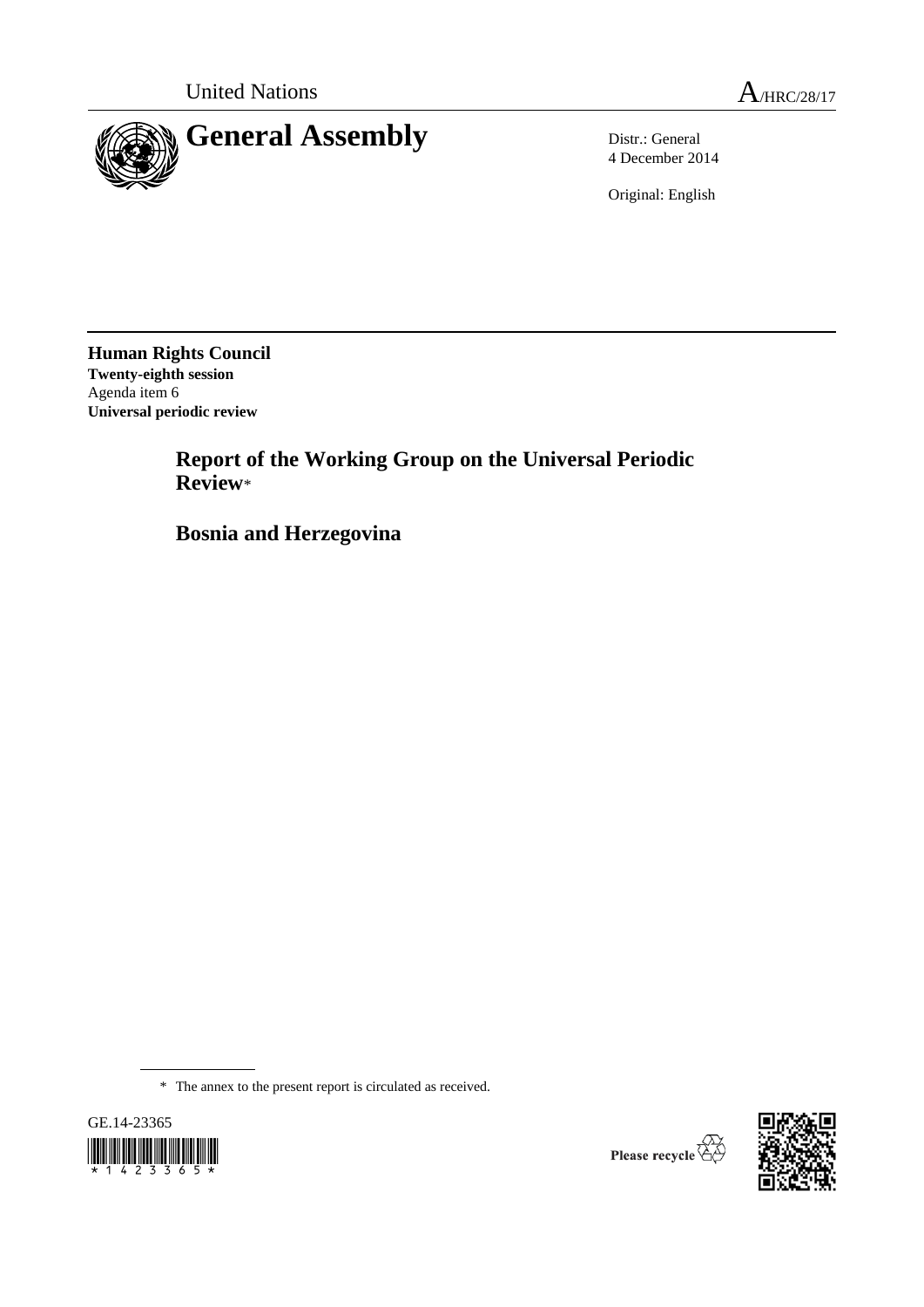# Contents

|       |           | Paragraphs  | Page |
|-------|-----------|-------------|------|
|       |           | $1 - 4$     | 3    |
| Ι.    |           | $5 - 106$   | 3    |
|       | A.        | $5 - 34$    | 3    |
|       | <b>B.</b> | $35 - 106$  | 7    |
| Н.    |           | $107 - 108$ | 15   |
| Annex |           |             |      |
|       |           |             | 27   |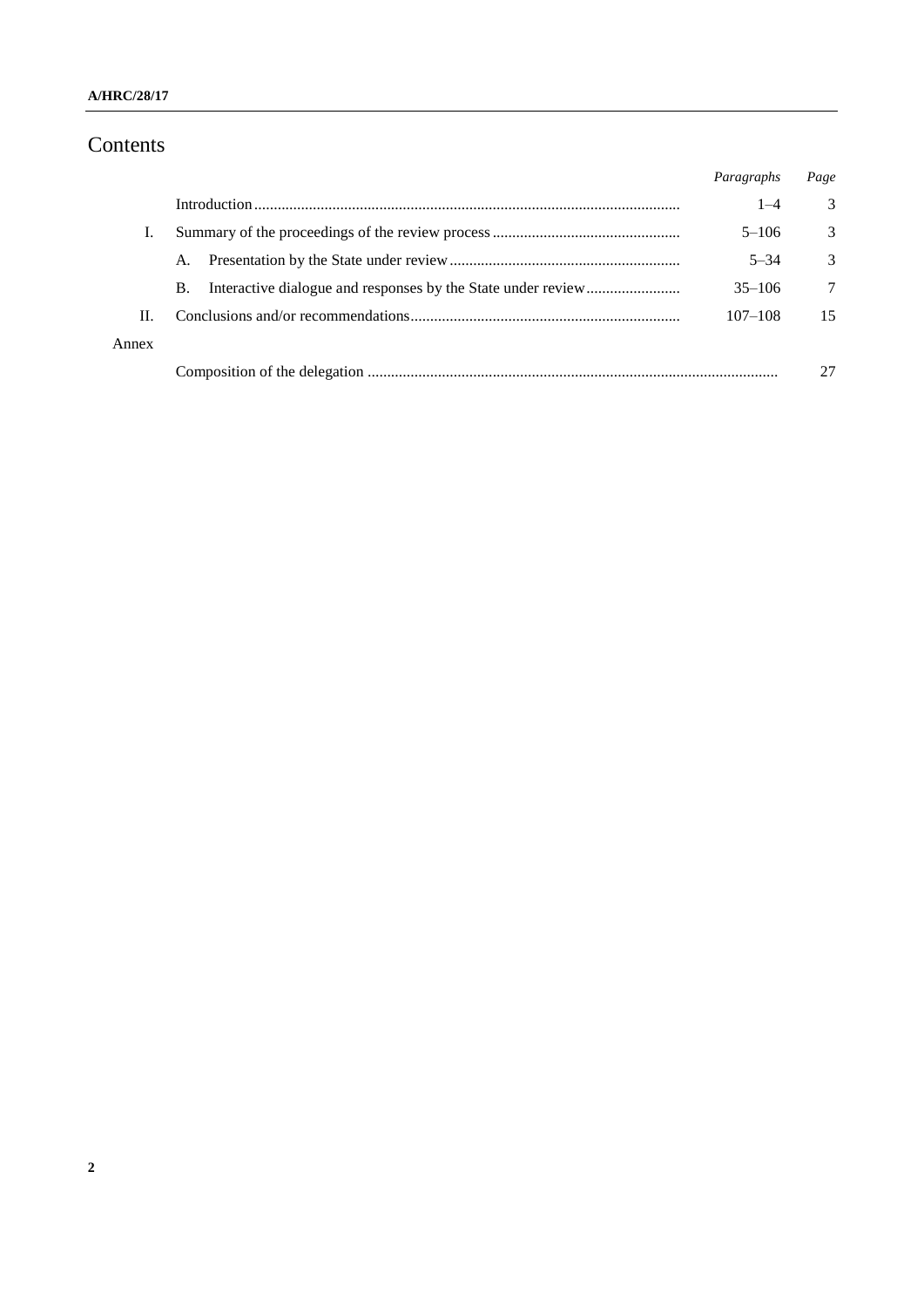## **Introduction**

1. The Working Group on the Universal Periodic Review, established in accordance with Human Rights Council resolution 5/1 of 18 June 2007, held its twentieth session from 27 October to 7 November 2014. The review of Bosnia and Herzegovina was held at the 16th meeting on 5 November 2014. The delegation of Bosnia and Herzegovina was headed by Miladin Dragičević, Deputy Minister for Human Rights and Refugees of Bosnia and Herzegovina. At its 18th meeting, held on 7 November 2014, the Working Group adopted the report on Bosnia and Herzegovina.

2. On 15 January 2014, the Human Rights Council selected the following group of rapporteurs (troika) to facilitate the review of Bosnia and Herzegovina: Republic of Korea, the Russian Federation and Sierra Leone.

3. In accordance with paragraph 15 of the annex to resolution 5/1 and paragraph 5 of the annex to resolution 16/21, the following documents were issued for the review of Bosnia and Herzegovina:

(a) A national report submitted/written presentation made in accordance with paragraph 15 (a) (A/HRC/WG.6/20/BIH/1);

A compilation prepared by the Office of the United Nations High Commissioner for Human Rights (OHCHR) in accordance with paragraph 15 (b) (A/HRC/WG.6/20/BIH/2);

(c) A summary prepared by OHCHR in accordance with paragraph 15 (c) (A/HRC/WG.6/20/BIH/3).

4. A list of questions prepared in advance by Belgium, the Czech Republic, Germany, Liechtenstein, Mexico, the Netherlands, Norway, Slovenia, Spain and the United Kingdom of Great Britain and Northern Ireland was transmitted to Bosnia and Herzegovina through the troika. Those questions are available on the extranet of the universal periodic review.

## **I. Summary of the proceedings of the review process**

#### **A. Presentation by the State under review**

5. The delegation of Bosnia and Herzegovina, headed by Miladin Dragičević, Deputy Minister for Human Rights and Refugees, reported that a number of activities had been launched and carried out following the first universal periodic review. However, the country had been confronted with many economic and developmental problems which had influenced the situation of human rights. Among those problems were the extensive floods which had affected the greater part of the country.

6. The delegation referred to some of the instruments it had recently acceded to, including the Council of Europe Convention on the Protection of Children against Sexual Exploitation and Sexual Abuse, the Council of Europe Convention on Contact concerning Children and the Optional Protocol to the International Covenant on Economic, Social and Cultural Rights (OP-ICESCR).

7. The initial report to the Committee on the Rights of Persons with Disabilities had been submitted and the delegation stated that Bosnia and Herzegovina had joined activities of the Council of Europe to improve the situation of persons with disabilities. The Council of Ministers had decided to establish the Council for People with Disabilities of Bosnia and Herzegovina as an advisory body in charge of monitoring the implementation of the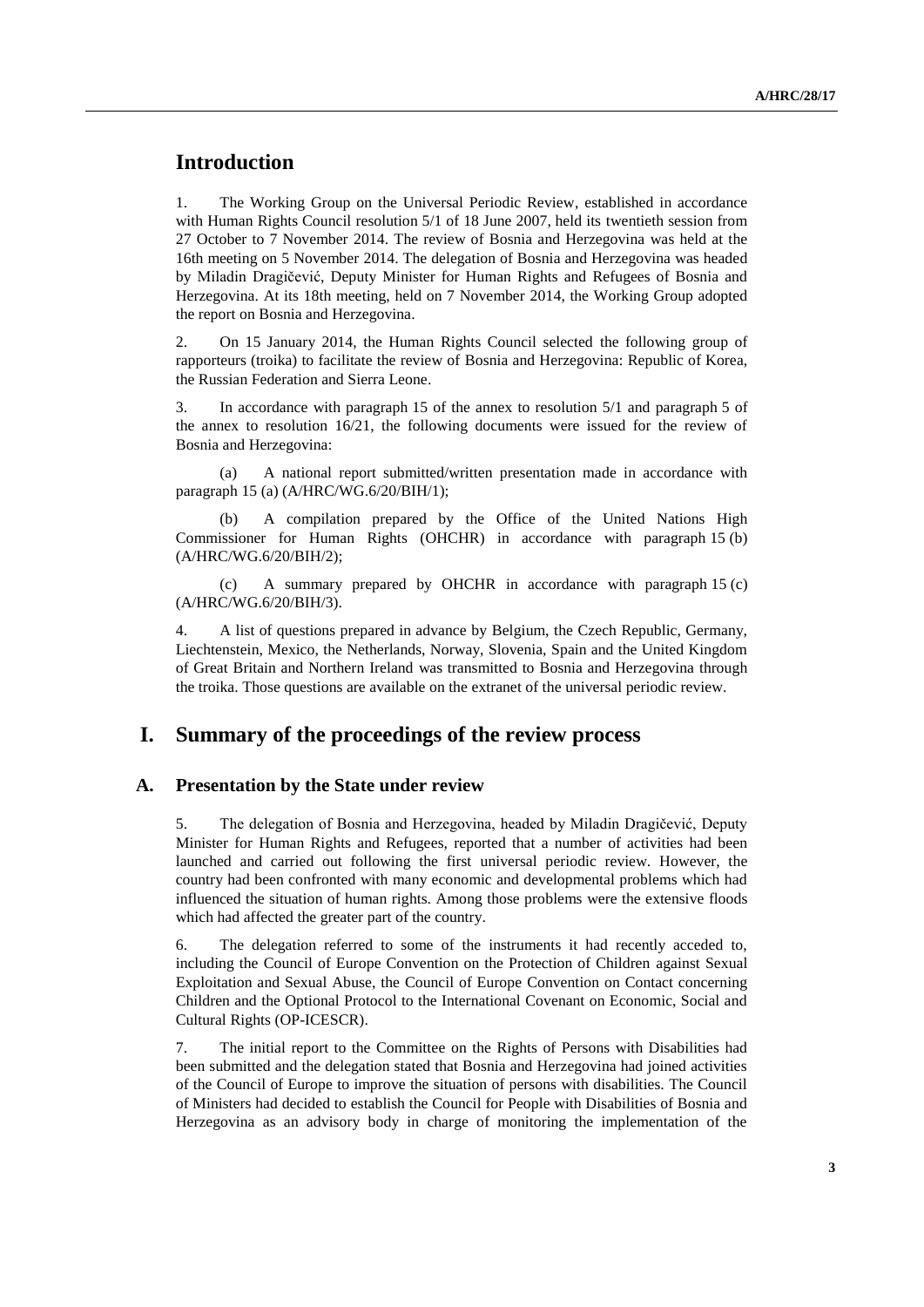Convention on the Rights of Persons with Disabilities (CRPD) and had initiated amendments to the relevant legislation. Bosnia and Herzegovina had ratified the [International Convention for the Protection of All Persons from Enforced Disappearance](http://www.ohchr.org/EN/HRBodies/CED/Pages/ConventionCED.aspx) (ICPPED) in 2012 and recognized the competence of the Committee on Enforced Disappearances. The Missing Persons Institute of Bosnia and Herzegovina had been established and there were efforts under way to create a new management structure for it and a fund to provide support to the families of missing persons.

8. The delegation mentioned measures that were being taken, including expansion of the number of trained officials at the entity level and improvements to the monitoring system of discrimination at the national level through the establishment of a system for collecting data on cases of discrimination.

9. As regards child protection, the delegation referred to the action plan for children and cited several policy documents.

10. With regard to inclusive education, the delegation mentioned a number of measures related to the education of Roma children, including the provision of Roma teaching assistants in cooperation with non-governmental organizations (NGOs) and a number of incentives for enrolment and attendance at school. It noted that the number of children dropping out at primary and secondary level had significantly decreased.

11. The delegation emphasized that the legal and strategic documents governing education had created the preconditions for the development of a tolerant, multi-ethnic environment in schools.

12. The delegation stated that representatives of all minorities in Bosnia and Herzegovina sat on the Council for National Minorities at the State and entity levels. A strategy for Roma and a revised action plan for addressing Roma issues in the areas of employment, housing and health care had been adopted in 2013, and a budget of EUR 1.5 million created for its implementation. A strategic platform to address the issues of national minorities was also being developed.

13. On the issue of social inclusion, the delegation stated that Bosnia and Herzegovina reported regularly on the problems of vulnerable groups and proposed programmes aimed at minorities, children and women victims of violence and trafficking, which were provided through the use of additional funds from the budget and the donor programmes of a number of international organizations. Protection programmes were also undertaken with domestic NGOs.

14. In relation to the right to travel documents, the delegation stressed that citizens who fulfilled the criteria under the legislation on identity cards were entitled to travel documents and significant progress had been made in implementing the relevant regional declaration (the Zagreb Declaration).

15. The delegation noted that in the last 15 years, since trafficking had first been observed in Bosnia and Herzegovina, comprehensive measures had been undertaken to prevent it. The delegation noted that a number of indicators given in international monitoring reports were consistent in their assessment that the problem persisted, but to a much lesser extent than in previous years. The delegation mentioned the adoption of the Strategy to Counter Trafficking in Human Beings in Bosnia and Herzegovina and Action Plan 2013–2015. It noted that it was based on an innovative approach, involving the full participation of civil society.

16. The delegation stated that adequate psychological, medical, social and legal assistance was provided for foreigners who had been victims of trafficking, and mentioned amendments in 2010 to the criminal code of Bosnia and Herzegovina, which introduced the criminal offence of trafficking in persons, in line with relevant international standards. The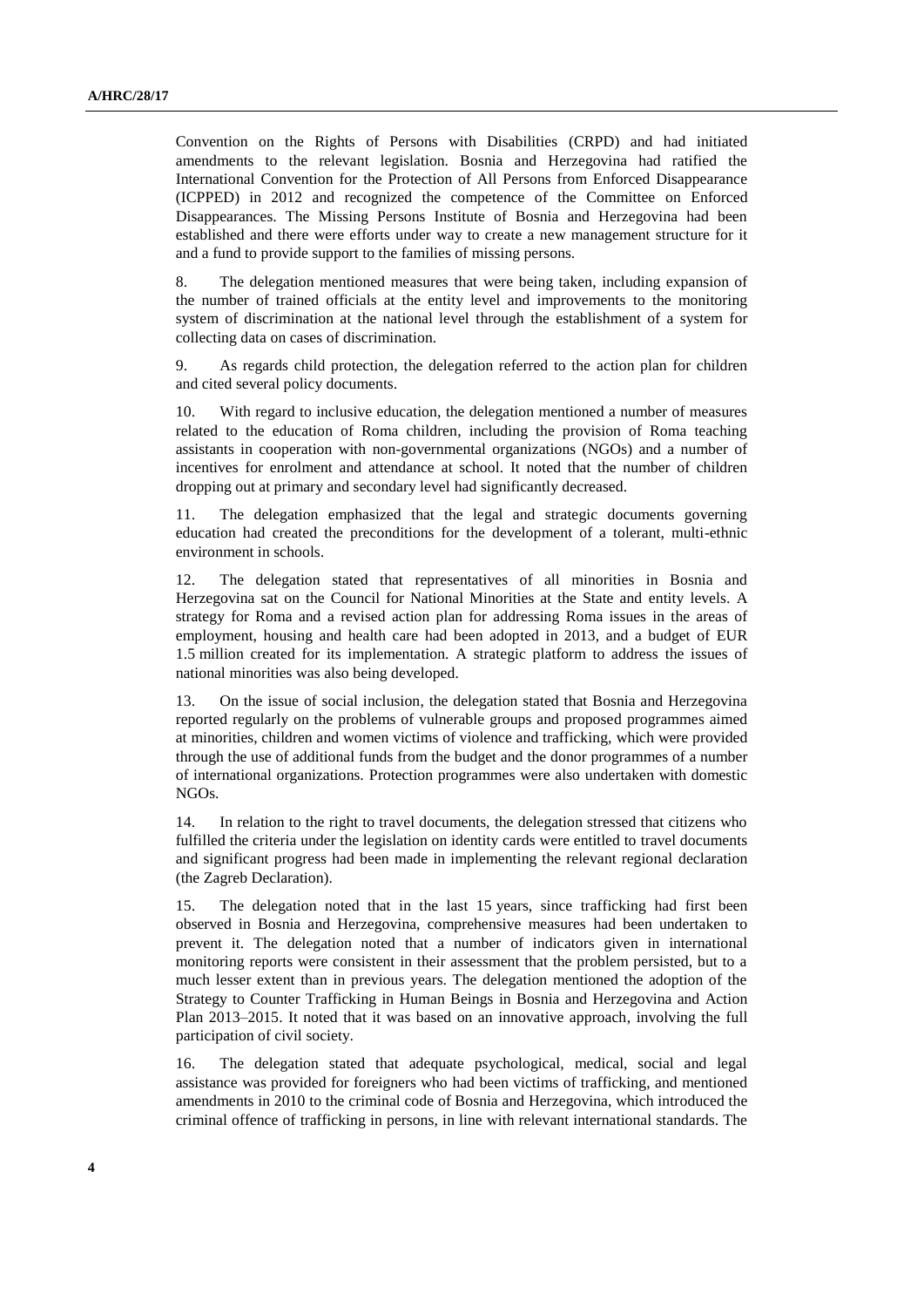delegation also provided many other details of the domestic legal framework in relation to trafficking in human beings.

17. Regarding anti-corruption and organized crime, the delegation reported that the Law on the Protection of Persons Reporting Corruption (Whistleblowers) in the Institutions of Bosnia and Herzegovina was passed in late 2013. The anti-corruption strategy for the period 2009–2014 and an action plan for the implementation of strategy had been adopted and the delegation provided details of various related legislative and policy measures.

18. In relation to gender issues, the delegation stated that Bosnia and Herzegovina had signed and ratified a number of international conventions dealing with the prohibition of violence against women and domestic violence, and had harmonized national laws and facilitated their implementation. At the entity level, laws and by-laws for the prevention of and protection from domestic violence had been enacted. The new laws provided access to all levels of health care in family planning for women, regardless of the status of their health insurance.

19. The delegation mentioned that the gender action plan had specific sectorial strategies, such as the 2014–2017 action plan of Bosnia and Herzegovina for the implementation of Security Council resolution 1325 (2000), the 2013–2017 strategy for preventing and combating domestic violence of the Federation of Bosnia and Herzegovina (the Federation) and the 2014–2019 strategy for combating domestic violence of Republika Srpska.

20. The delegation also mentioned the 2014–2018 strategy for the implementation of the Council of Europe Convention on Preventing and Combating Violence against Women and Domestic Violence, which was in the process of being adopted. Among other measures to which the delegation referred were projects to promote the representation of women in political and public life, implemented by the Agency for Gender Equality of Bosnia and Herzegovina and entity gender centres. A women's parliamentary caucus of the Federation had been established. From its inception in March 2013, the caucus parties had made a significant effort in organizational development and influence in parliament.

21. The representative of Republika Srpska recalled that the constitution of Bosnia and Herzegovina was part of the Framework Agreement for Peace in Bosnia and Herzegovina (the Dayton agreement) and was thus part of an international treaty, as well as of domestic legislation. The constitution set out the limited competencies of the institutions of Bosnia and Herzegovina and left all other competencies to the entities. Many of the issues being considered by the meeting were within the competencies of Republika Srpska. It was also important to note that the constitution included direct implementation of the European Convention for the Protection of Human Rights and Fundamental Freedoms.

22. The representative noted that during the period under consideration, Republika Srpska had made significant progress in combating corruption, including the adoption of an action plan and strategy and the formation of an expert group for the monitoring of their implementation.

23. In relation to combating trafficking in human beings, the representative mentioned the important step that had been taken through the harmonization of the criminal code of Republika Srpska with international standards relating to the definition of trafficking. Republika Srpska had also taken measures to implement the recommendations of the European Committee for the Prevention of Torture and Inhuman or Degrading Treatment or Punishment in relation to sentenced prisoners. Conditions of detention had been improved and any abuse of authority or use of excessive force or inhuman treatment by police officers was strictly punished.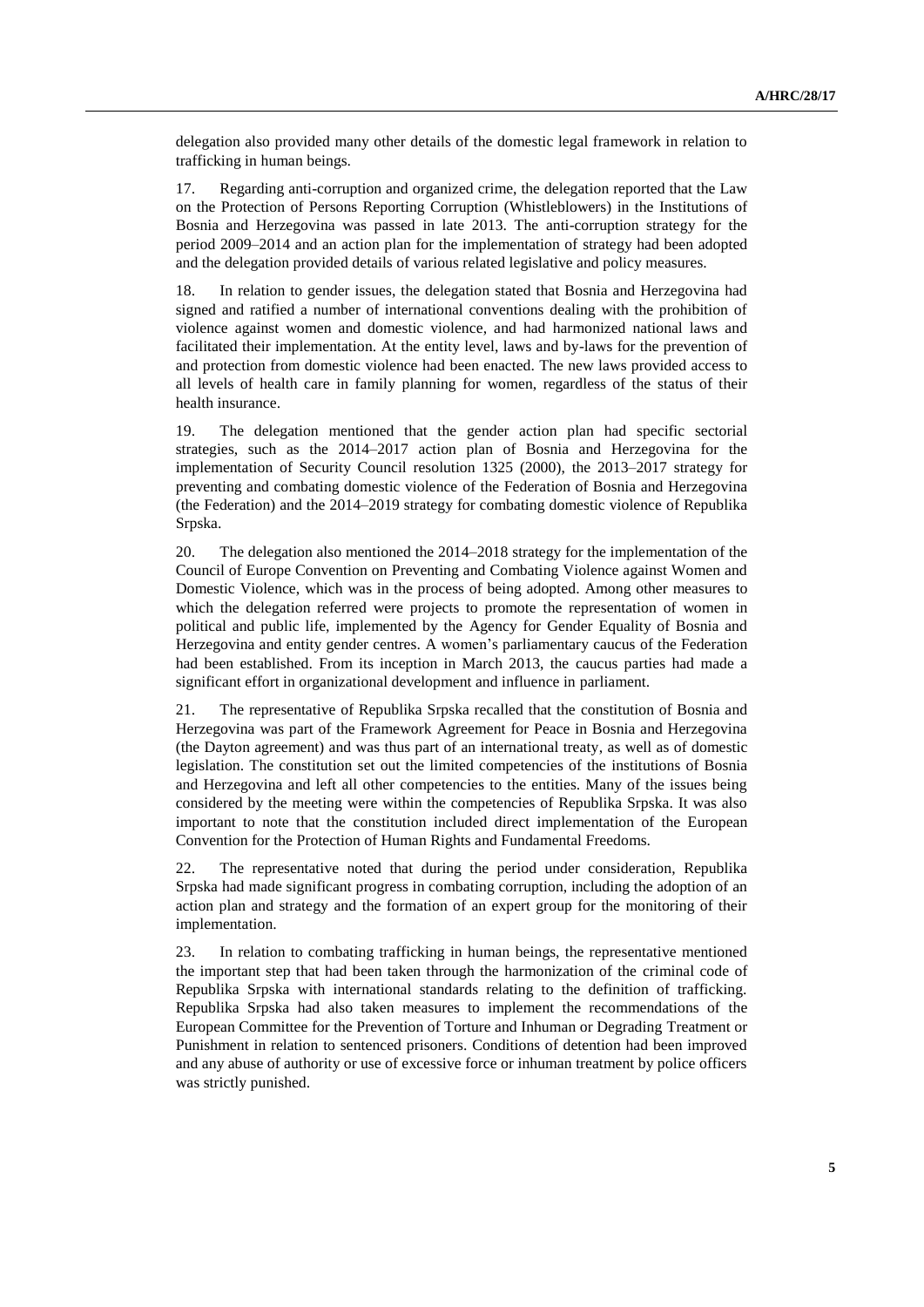24. The representative stated that the criminal code of Republika Srpska provided sanctions against incitement of national, racial or religious hatred, discord or intolerance.

25. Republika Srpska had been active in judicial reform, but the representative noted that many judicial institutions had been created in the post-war period in contravention of the constitution. It was necessary to eliminate ethnic discrimination in the work of the Prosecutor's Office and Court of Bosnia and Herzegovina, especially in processing cases of war crimes committed against Serbs.

26. The representative of Republika Srpska expressed the hope that the new Government, which would be constituted after the recent general elections, would support all reasonable proposals for the implementation of the decision in the case of *Sejdić and Finci* v. *Bosnia and Herzegovina.* Republika Srpska had already proposed a way to eliminate all discriminatory election provisions on its territory. The representative also noted that in the case of *Maktouf and Damjanović* v. *Bosnia and Herzegovina*, the European Court of Human Rights had proposed that the practice of retroactive application of the law in war crimes cases be eliminated, but that the Court of Bosnia and Herzegovina had not yet adopted measures to implement this.

27. In relation to the equality of all ethnic minorities, the representative of Republika Srpska noted that none of the entity's laws contained discriminatory provisions in that respect. Members of the Roma community enjoyed the same rights as other citizens, including health care. Republika Srpska had undertaken numerous measures to advance the status of women, including in combating violence against women, their political participation and employment. Notably, the criminal code had been amended to treat domestic violence as a crime rather than a misdemeanour. Republika Srpska had adopted a strategy on combating domestic violence, a related law and protocols, and had also formed the Council for Children.

28. The representative of the Federation noted that its Government was conscious of the existence of discrimination in certain fields within the entity and was clear in condemning all acts of discrimination. A series of legal measures had been introduced to address the issue, but the entity Government had spoken boldly in favour of constitutional reform, the need to simplify and reduce the structures of governance and against discrimination on any basis. The support of friendly countries was necessary to enable citizens to enjoy the same rights as those in the most developed countries. He noted that, while the entities did have certain competencies, they did not have international legal personality and the statements of the representative of Republika Srpska, which went outside the existing constitutional framework, underlined the need for constitutional reform, which would assist democracy and the fulfilment of the international obligations of Bosnia and Herzegovina.

29. The representative of the Federation stated that education in the entity was within the competency of its cantons and the Federal Ministry had only a coordinating role. However, the Ministry of Education and the Government of the Federation had invested much effort and adopted a strategy and recommendations for the elimination of divided structures and segregation in schools, commonly known as "two schools under one roof". Those were preconditions for the creation of a multi-ethnic and tolerant environment in schools in the Federation. The representative also highlighted the investment and efforts needed to improve conditions for children with special needs.

30. In relation to employment rights the Government of the Federation was unswervingly committed to respecting the fulfilment of the rights and obligations of both employees and employers. A new modern labour law was being drafted. The Federation regretted the length of some judicial proceedings in labour-related cases. Tackling the informal economy was another priority for the Government of the Federation: new laws on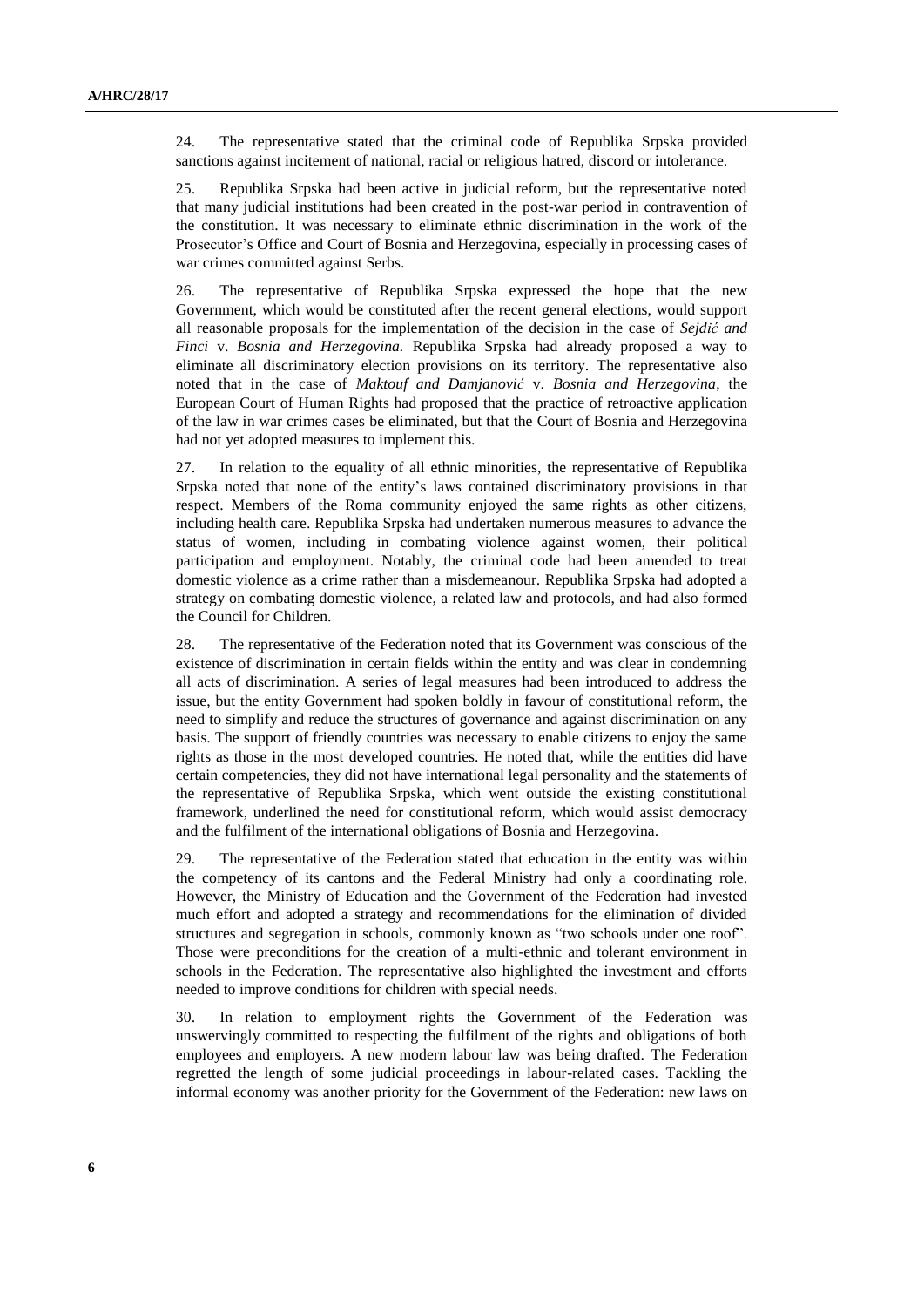misdemeanours and labour inspection had been adopted to increase employee protection, with increased inspections and penalties.

31. The representative noted that the Government of the Federation fully understood the significance and gravity of the problems caused by corruption and had consequently initiated several major reform processes. The general plan on combating corruption and two related laws were probably the most important recent reforms. Specialized courts and prosecutors' offices were important elements of those.

32. Significant progress had been made in improving the conditions of detention and the representative mentioned that the legislation had been amended. Particularly important were the provisions for the serving of sentences under home detention orders and for substituting the payment of financial compensation for imprisonment. Those provisions had greatly relieved overcrowding.

33. The representative noted that the damage caused during the recent floods had amounted to billions of euros and the Government of the Federation had undertaken great efforts to help the affected citizens to return to normal life, with a particular emphasis on ensuring the equitable distribution of assistance.

34. The representative highlighted the cooperation of the Federation with the Office of the High Representative and international organizations, such as the International Commission for Missing Persons and the Organization for Security and Cooperation in Europe, and thanked them for the assistance of those and numerous other domestic and international institutions. The Government of the Federation remained united in its support for human rights as an overarching priority and would continue to apply itself to full implementation of the accepted international instruments.

#### **B. Interactive dialogue and responses by the State under review**

35. During the interactive dialogue, 62 delegations made statements. Recommendations made during the dialogue are to be found in section II of the present report.

36. The former Yugoslav Republic of Macedonia commended the standing invitation to special procedures, the ratification of international instruments and the progress regarding Roma housing needs. It requested details on health and employment measures for Roma. It welcomed the action plans on women, peace and security and children's rights, requesting information on implementation.

37. Turkey welcomed the progress in addressing gender-based violence, including the ratification of regional instruments and the work by the Agency for Gender Equality, encouraging further efforts. It applauded the progress regarding corruption and human trafficking, noting related strategies and action plans, and the harmonization of national legislation with international standards.

38. The United Kingdom of Great Britain and Northern Ireland noted the work of the Ombudsman institution, the development of a national plan for human rights and financial and political support for institutional and judicial bodies. It welcomed implementation of the National War Crimes Strategy, encouraging a focus on the prosecution of sexual violence cases.

39. The United States of America commended the elections, but urged investigation into reported irregularities. It expressed concern regarding alleged police ill-treatment of suspects, despite acceptance of the relevant recommendation. It noted the issues of child labour, particularly among Roma, and the right of refugees to return to pre-war homes.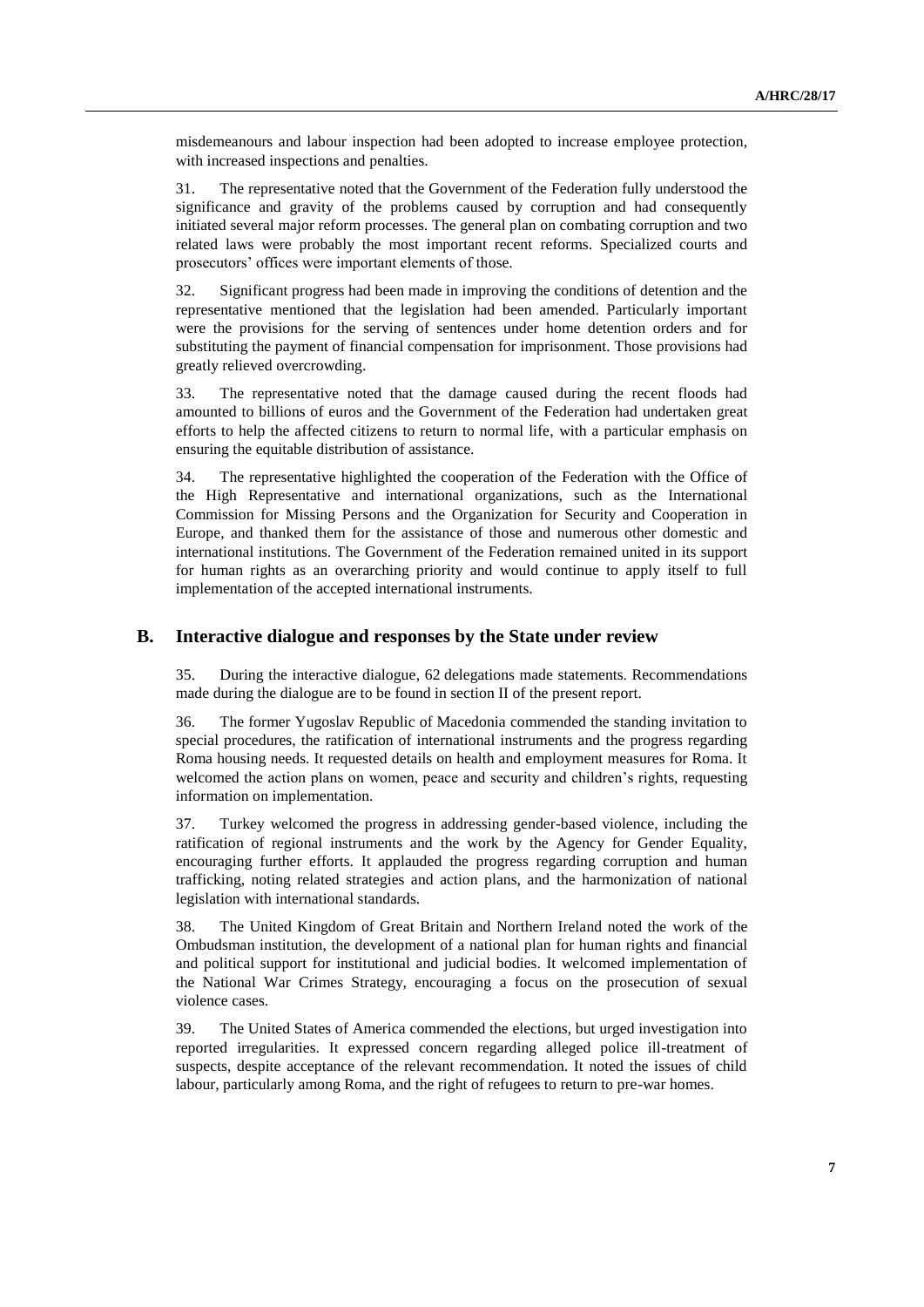40. Uruguay highlighted the ratification of OP-ICESCR and ICPPED. It welcomed the standing invitation to special procedures independent experts, which showed commitment to cooperation with the international human rights system.

41. The Bolivarian Republic of Venezuela noted efforts to improve the living conditions of Roma, particularly through education. It further noted the development of the normative framework for the prevention of gender-based violence, domestic violence and the protection of victims.

42. Viet Nam commended achievements in promoting and protecting human rights, including adoption of the guidelines for implementation of the World Programme for Human Rights Education in Bosnia and Herzegovina. It also noted improvements regarding institutional capacities, media freedom, education, social and health care, and employment rates.

43. Afghanistan commended efforts to implement recommendations accepted during the first cycle of the universal periodic review, particularly the ratification of CRPD and acceptance of its inquiry procedure. It welcomed the progress towards ensuring the rights of vulnerable and minority groups, noting the establishment of the Council of National Minorities and new laws and strategies.

44. Algeria welcomed the ratification of international instruments, including CRPD. It noted the creation of the Council for Children of Bosnia and Herzegovina and the adaptation of school curricula to meet the needs of minorities and improve integration. It welcomed the progress regarding gender equality, noting greater numbers of women in decision-making positions.

45. Angola welcomed the accession to international conventions and directives to improve living conditions for Roma children. It commended the work to harmonize gender equality legislation and ensure its application, in line with the the recommendation of the Committee on the Elimination of Discrimination against Women. It noted efforts to improve the social position of persons with disabilities.

46. Argentina commended efforts to strengthen criminal proceedings in relation to war crimes, noting the adoption of the protocol on the treatment of victims and witnesses of war crimes, sexual assault and other criminal acts of gender-based violence. It expressed an interest in the information provided regarding the prohibition of discrimination.

47. Australia welcomed the successful general elections and the progress in combating systematic abuses by the security forces. It expressed concern about constitutional clauses restricting full political participation by all citizens; undue influence and lack of capacity in the justice system; and reports of intimidation against journalists.

48. Austria commended the ratification of international instruments, noting concerns about implementation of the national policy framework. It expressed concern regarding violence against women; lack of progress on the ruling on the case of *Sejdić and Finci*; and Roma children outside the education system. It welcomed the ratification of CRPD and its Optional Protocol (OP-CRPD), urging further implementation.

49. Bahrain commended the method used to prepare the national report and noted efforts to implement recommendations accepted during the first cycle of the universal periodic review. It welcomed the reform of the criminal courts through the establishment of an efficient judicial system, guaranteeing the right to a fair trial, and related staff training programmes.

50. Belgium expressed regret that ethnic minorities had been prevented from standing for high-level State positions during recent elections; that right had only been granted to the three ethnic groups recognized in the constitution. It acknowledged local efforts to combat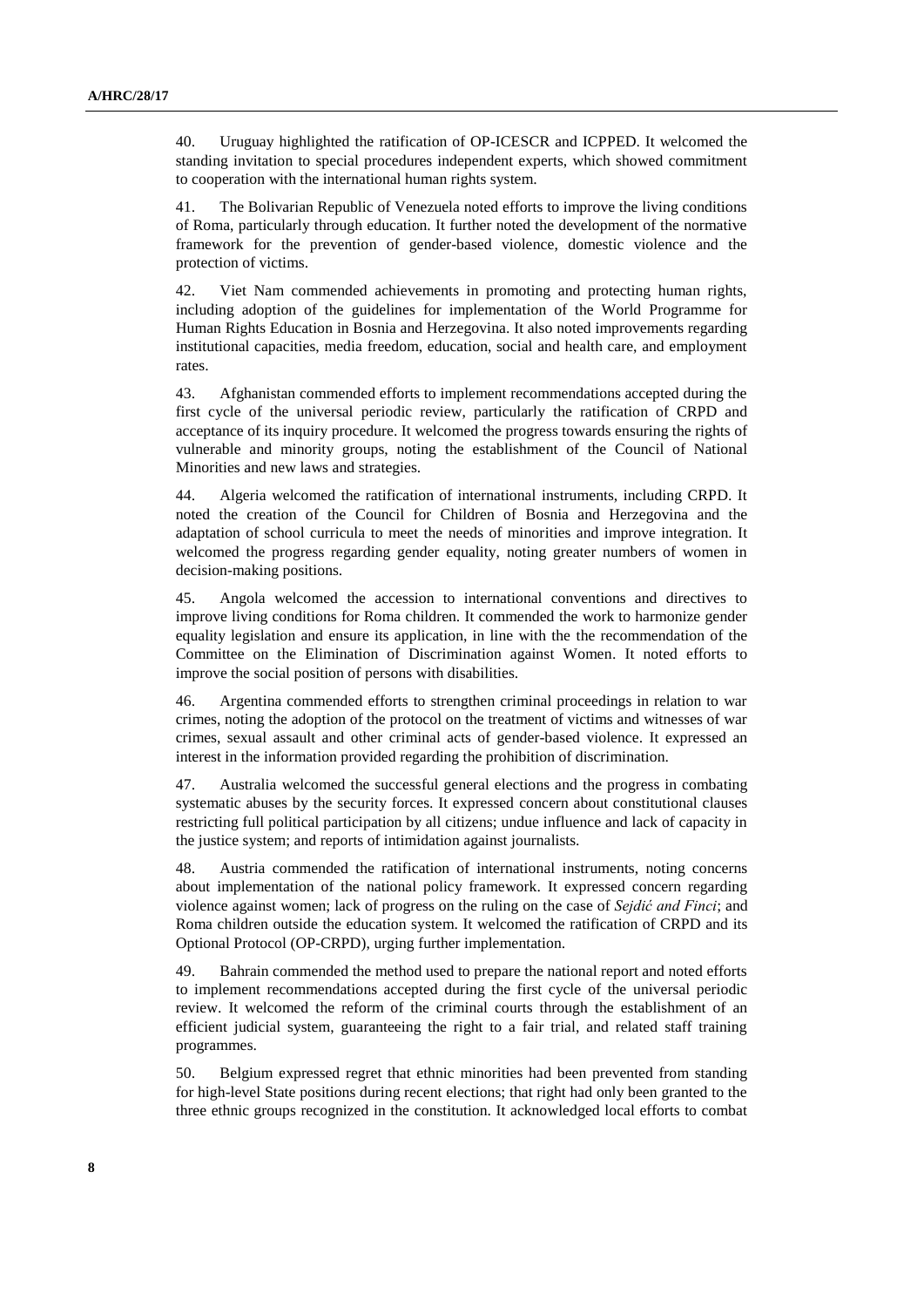discrimination but noted ongoing issues, especially regarding returnees, disabled persons and Roma.

51. Brazil welcomed adoption of the guidelines for handling cases of violence against children in Bosnia and Herzegovina, calling for further measures in that regard and the promotion of access to education among vulnerable groups. It recognized the commitment to establishing the truth about persons missing during the war, urging further efforts.

52. Bulgaria welcomed the incorporation of the Rome Statute of the International Criminal Court into national legislation. It noted the concerns of the Committee on the Elimination of Racial Discrimination and the Human Rights Committee regarding hate speech and intolerance. It requested information on the progress made and the measures taken in that respect and the steps towards a legal framework against hate crime and discrimination based on ethnicity.

53. Canada requested information regarding progress towards ending ethnic segregation in schools and remaining obstacles. It welcomed the constructive approach to dialogue, acknowledging the challenges faced, but noted that segregation was not conducive to meeting the right to education; rather the education system should strengthen the country's multicultural character.

54. Chile welcomed the initiatives to implement the recommendations from the first cycle, the ratification of international instruments, the promulgation of legislation and the strengthening of human rights institutions, particularly the implementation of plans of action regarding Security Council resolution 1325 (2000) and demining.

55. China commended the implementation of the recommendations accepted during the first cycle of the universal periodic review, noting the measures regarding vulnerable groups, gender equality and domestic violence, and the strategies and policies to protect children's rights. It welcomed the measures to ensure equal opportunities for persons with disabilities and combat discrimination against ethnic minorities including Roma.

56. Costa Rica noted efforts to align national legislation with international standards, urging further efforts to implement recommendations and court rulings from regional and international bodies. It commended the measures to protect children's rights, but expressed concern regarding street children. It welcomed the measures regarding domestic violence and women's rights, noting the Election Law.

57. Croatia welcomed efforts to implement the recommendations accepted during the first cycle of the universal periodic review and institutional and legislative changes regarding women's rights. It commended the establishment of an independent national preventive mechanism against torture, aligned with the procedures of the Optional Protocol to the Convention [against Torture and Other Cruel, Inhuman or Degrading Treatment or](http://www.ohchr.org/EN/ProfessionalInterest/Pages/OPCAT.aspx)  [Punishment](http://www.ohchr.org/EN/ProfessionalInterest/Pages/OPCAT.aspx) (OP-CAT), and asked for information concerning a post-2014 action plan for children.

58. The Czech Republic warmly welcomed the members of the Bosnia and Herzegovina delegation and delivered recommendations.

59. Egypt commended institutional improvements, noting progress regarding children's rights, the Ombudsman institution, the revised definition of torture, and measures against corruption. It welcomed the ratification of CRPD and asked whether a national action plan on human rights would add value, particularly in terms of national coordination.

60. Estonia commended the ratification of CRPD and OP-CRPD, welcoming an action plan for the implementation of Security Council resolution 1325 (2000). It expressed concern regarding the implementation of the ruling on *Sejdić and Finci* and legislation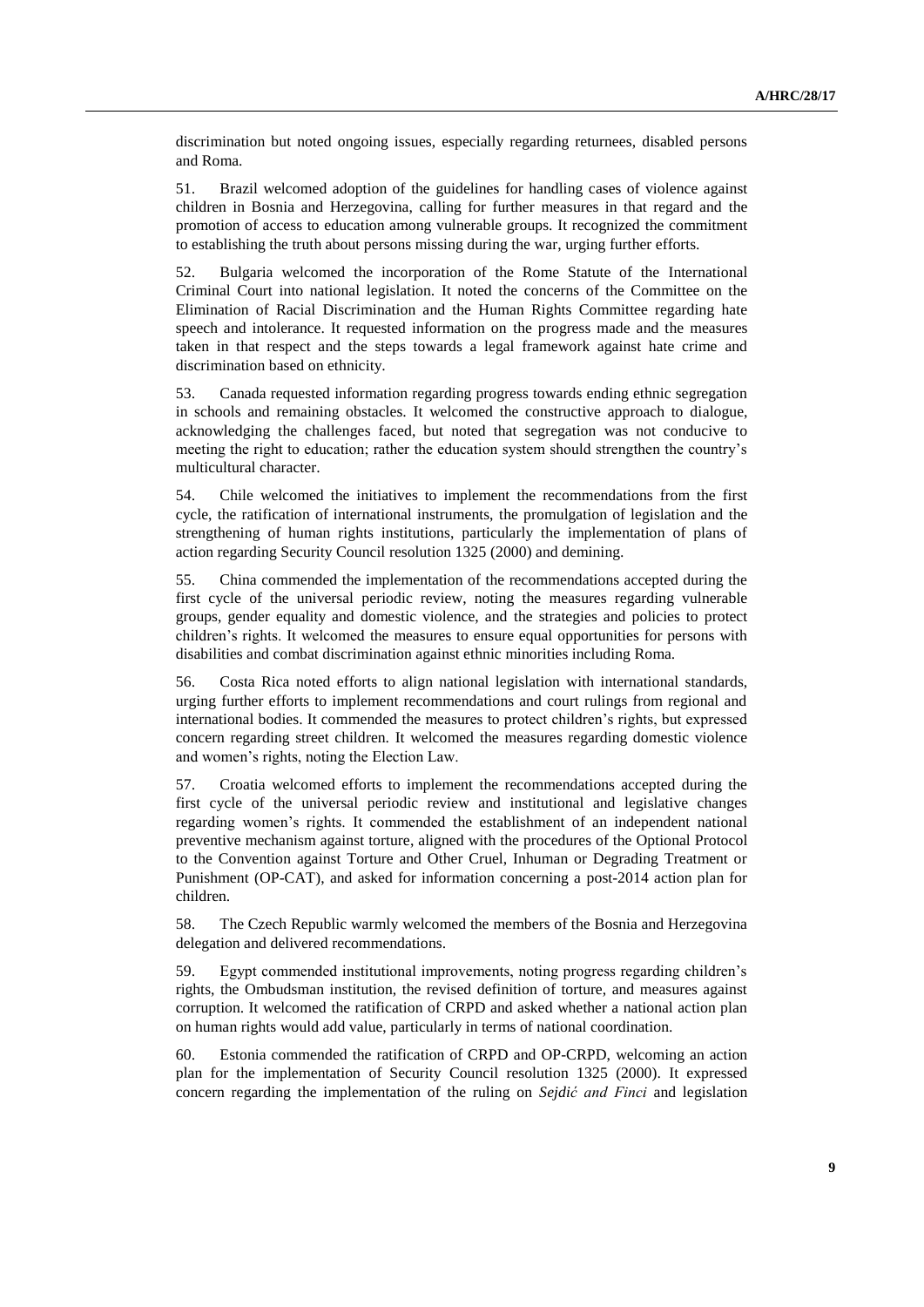regarding discrimination. It welcomed measures regarding Roma and the collection of data on discrimination, but noted failures regarding fundamental freedoms.

61. Finland commended the establishment of a national Council for Persons with Disabilities and efforts to eliminate differential treatment based on disability or geographical location, despite remaining challenges. It expressed concern regarding justice for victims of war crimes involving sexual violence and called for accelerated prosecutions and the ensuring of access to judicial and health services for victims.

62. France welcomed ratification of ICPPED. It asked what practical measures had been taken to increase the participation of women in civic and professional spheres and combat domestic violence. It also asked what action had been taken to combat impunity in cases of sexual violence committed during the war.

63. Germany welcomed the progress regarding human rights legislation, particularly steps to combat trafficking and address the situation of internally displaced persons. It encouraged further efforts to improve the human rights situation, in particular through adequately resourced implementation programmes in accordance with the rule of law.

64. Hungary commended efforts to ensure proper data collection, but reiterated concerns regarding the failure to fully implement previous recommendations, notably due to inadequate resources. It welcomed the progress on Roma inclusion, women's rights, and gender equality. The situation of internally displaced persons and returnees remained a concern, despite a revised strategy in that regard.

65. The head of the delegation of Bosnia and Herzegovina enumerated a number of the human rights issues which had been raised in the review. In relation to the return of refugees and internally displaced persons, he noted that 99 per cent of their housing had been returned to them since the end of the war, but problems in ensuring sustainability had contributed to a slow rate of return. Moreover, the living conditions for many of those that had returned were not yet satisfactory. The recent elections had still not resulted in the formation of a new Government, but the leaders had spoken of the priority of implementing the decision in the case of *Sejdić and Finci* and improving cooperation within Bosnia and Herzegovina. He expressed the hope that it would finally be resolved and that the electoral law would be amended.

66. The Assistant Minister for Human Rights noted the communications which Bosnia and Herzegovina had recently received under the individual communications procedures of several treaties, and its standing invitation to the special procedures. She also noted a number of activities in the process, including the action plan for children and amendments to the Law on the Ombudsman, which would be submitted to parliament in early 2015. The latter would include the creation of a national preventive mechanism and an increase in the independence of the Ombudsman institution, in accordance with the Paris Principles. Technical amendments to the Anti-Discrimination Law would improve the procedures for protection from discrimination. She noted the many judgements under that law in the past years.

67. The Assistant Minister also noted the elimination in the majority of municipalities of the problem of birth registration of Roma children, with the assistance of the Office of the United Nations High Commissioner for Refugees and the United Nations Children's Fund, and amendments to the legislation. In relation to street children and their social exclusion and exploitation, the Ministry had initiated research and created local teams and a number of day-care centres to support both the children and their families. The Bosnia and Herzegovina and entity Governments had adopted plans and activities, in cooperation with the NGOs, with the aim of ensuring support for victims of domestic violence.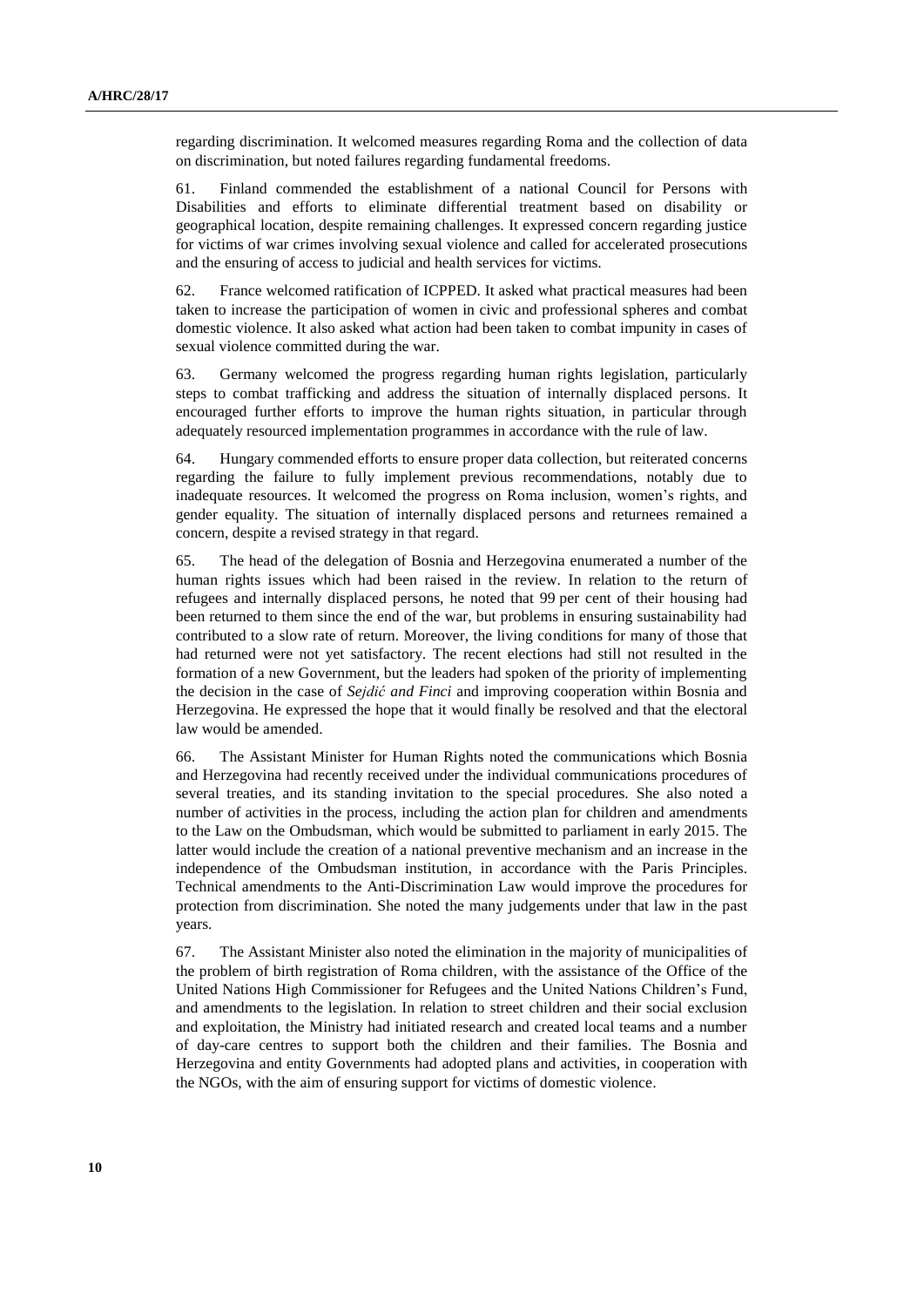68. A draft action plan for human rights and related directives in the field of human rights had been prepared and the Assistant Minister also noted that there was legislation in place to protect persons of various sexual orientations. The Ministry was seeking to improve practices in that area. Both the Council for Children and the Council for Persons with Disabilities had continued their work.

69. The delegation referred to the measures taken to implement CRPD since the last review, including the creation of the Association of Persons with Disabilities, which monitors policy at the State and entity levels. Both entities have laws to stimulate employment. Measures included financial incentives for employers and support for selfemployment. All strategies related to employment took into account persons with disabilities as one of the target groups. Other policies, including those in education, also targeted that group. Bosnia and Herzegovina had made progress with regard to the rights of persons with disabilities, but would re-examine issues raised in the interactive dialogue.

70. The representative of the Ministry of Justice of Bosnia and Herzegovina noted the importance of the case of *Sejdić and Finci*. Although the issue had not been resolved, Bosnia and Herzegovina had taken some measures for enforcing the decision of the court, including the creation of a commission, which was to prepare the draft constitutional and legislative amendments. Unfortunately, no agreement had been reached, but the work had continued and the working group for drafting the amendment to the Election Law had not yet submitted its report.

71. The delegation referred to the training of judges and prosecutors, which was carried out by the entity judicial and prosecutorial training centres and which covered a wide range of topics. Other projects covered the training of prison staff.

72. The head of the delegation regretted that there had not been time to provide verbal answers to all the questions raised in the interactive dialogue, but stressed that written answers on the achievements and plans of Bosnia and Herzegovina would be made available.

73. Iceland echoed concerns raised by the Committee on the Elimination of Racial Discrimination regarding hate speech and discrimination on grounds of ethnicity and race. It commended the efforts to improve the situation of women in post-conflict situations, but expressed concern regarding the slow progress in prosecutions and poor conviction rates. It encouraged further efforts against human trafficking.

74. Indonesia welcomed the accession to core international instruments, good cooperation and the standing invitation to special procedures. It believed that a national action plan would enable better protection of human rights. It commended efforts to combat discrimination through policies to end segregation in schools, but noted remaining challenges.

75. The Islamic Republic of Iran welcomed the positive steps taken since the first cycle of the universal periodic review and expressed the hope that further measures would be taken to protect human rights and fundamental freedoms. It encouraged Bosnia and Herzegovina to accede to the Optional Protocol to the Convention on the Rights of the Child [on a](http://www.ohchr.org/EN/ProfessionalInterest/Pages/OPACCRC.aspx) communications procedure.

76. Ireland noted the national action plans on women's and children's rights and the standing invitation issued to special procedures. It expressed concern regarding the limited cooperation with treaty bodies; the fragmented implementation of policies; and the low rate of prosecution and conviction of alleged perpetrators of war crimes, especially as regards sexual violence.

77. Italy welcomed the accession of Bosnia and Herzegovina to the core international human rights instruments; the lack of use of the death penalty; and the steps to combat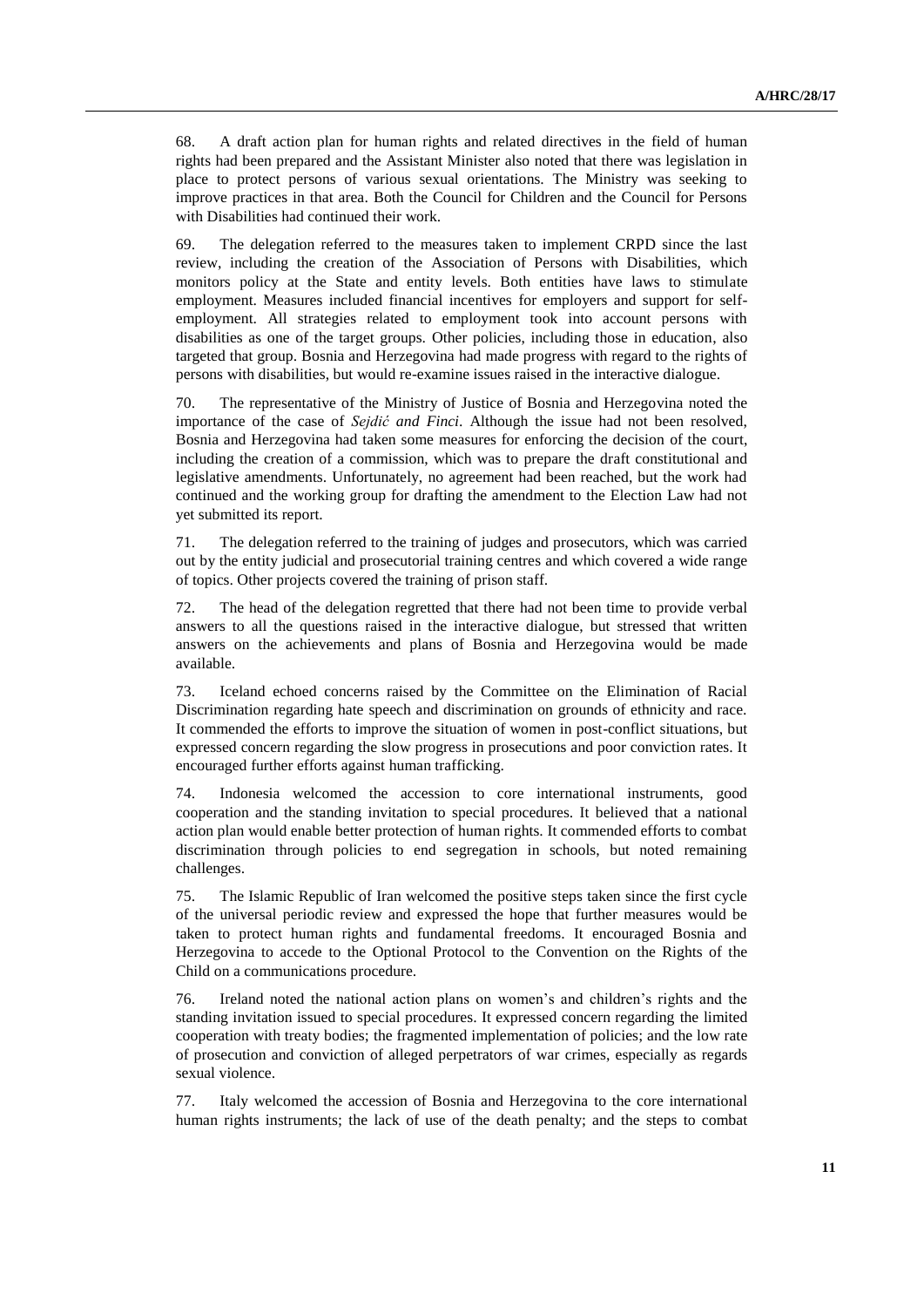corruption, organized crime and human trafficking through related strategies and action plans. A multi-ethnic and multicultural education system was important.

78. Kuwait noted efforts in many sectors, especially regarding discrimination, poverty, children's rights, minorities and gender equality. It commended the establishment of the Council for Children and efforts to promote the rights of persons with disabilities and the most vulnerable population groups.

79. Latvia welcomed the progress made and noted efforts towards removing landmines and the development of educational programmes for children and young people on the threat of landmines. However, there were several areas in which further steps could be taken to promote and protect human rights.

80. Libya welcomed the ratification of CRPD and OP-CRPD, and compliance with international commitments. It commended the establishment of the Council for Children to monitor implementation of the Convention on the Rights of the Child (CRC) and the related action plan on children's rights, as well as the reform of the High Judicial and Prosecutorial Council.

81. Lithuania recognized the ratification of international and regional instruments on women's rights and protecting children from sexual exploitation and abuse, but expressed concern regarding the implementation of international obligations and the need for justice for female victims of sexual and gender-based violence during the war.

82. Malaysia welcomed the improved social protection of vulnerable population groups, the harmonization of domestic violence legislation with international standards and efforts to combat human trafficking and for the protection of victims, as well as progress in poverty eradication, primary education and gender equality, as it had recommended previously.

83. Mauritania noted efforts to bolster democracy and the rule of law and cooperation with international mechanisms and civil society. It appreciated the legislation and practical measures to strengthen human rights institutions, the alignment of national legislation with international law and the accession to human rights conventions.

84. Mexico recognized the country's cooperation with international mechanisms, including the ratification of ICPPED and CRPD, the submission of treaty body reports and the agreement to receive visits by various special procedures mandate holders. It commended the adoption of the revised strategy for the implementation of Annex VII of the Dayton Peace Agreement.

85. Montenegro welcomed the revised strategy for the implementation of Annex VII of the Dayton Peace Agreement and asked about the challenges facing its implementation. It welcomed the protection of children's rights, asking about the results of the implementation of the guidelines for improving the situation of Roma children.

86. Morocco noted efforts to promote respect for religious and cultural diversity, including those aimed at political cohesion. It welcomed the independent High Judicial and Prosecutorial Council; efforts to harmonize legislation on discrimination; simplifying procedures for civil registration processes; and efforts to implement the World Programme for Human Rights Education.

87. The Netherlands encouraged judicial reform, equal rights for ethnic and religious groups and continuing harmonization with international standards. It expressed concern about discriminatory articles in the electoral legislation; weakened judicial institutions; deteriorating freedoms of the media and of assembly; and the low conviction rate of perpetrators of sexual violence.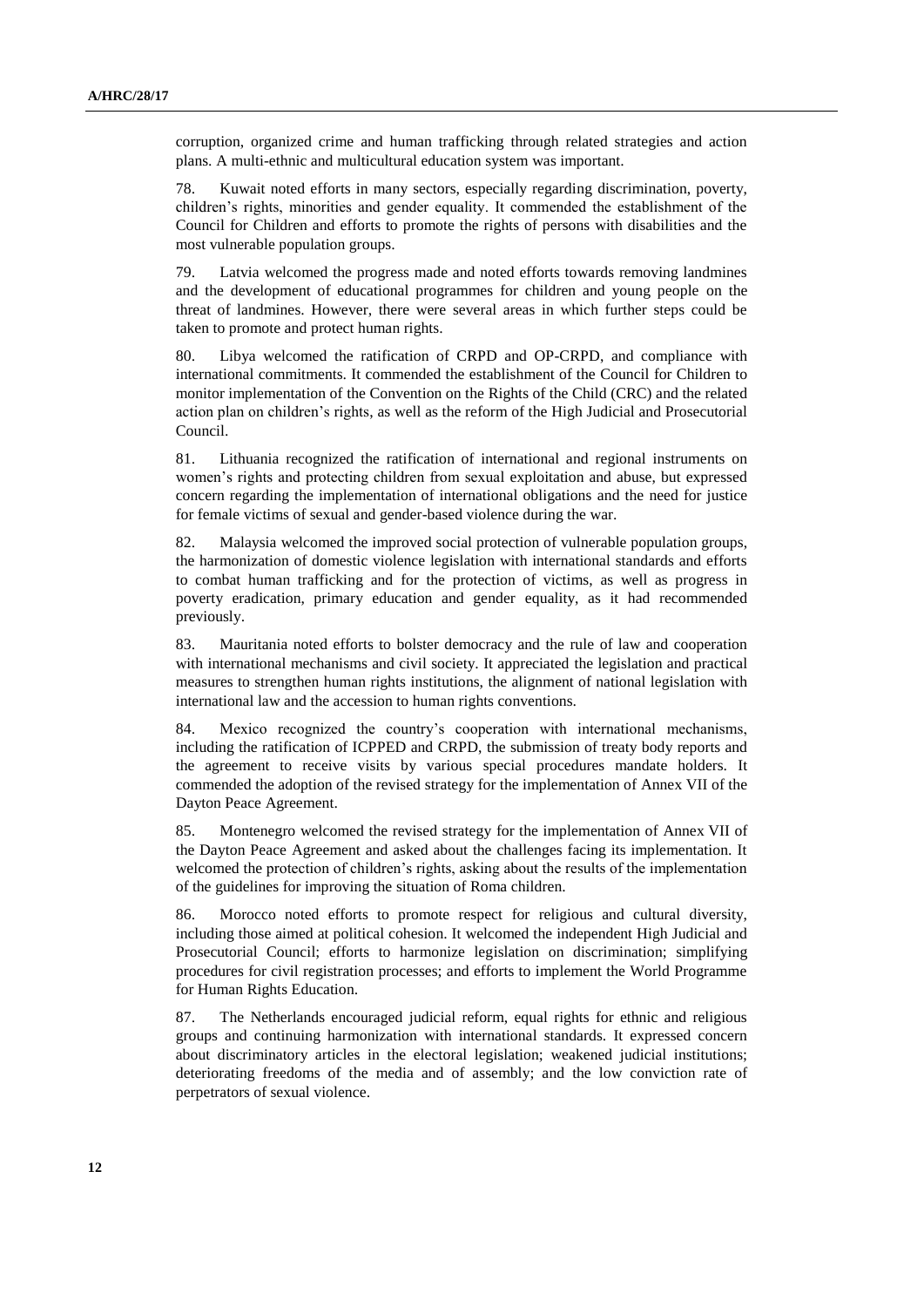88. Norway encouraged implementation of the Gender Equality Law. It noted that access to justice, particularly regarding war crimes, was difficult. Norway highlighted the importance of an integrated education system for reconciliation and peaceful coexistence; the participation of civil society; and the rights to freedom of assembly and nondiscrimination for lesbian, gay, bisexual and transgender communities.

89. The Philippines recognized measures to prohibit discrimination, promote the inclusion of Roma, implement the World Programme for Human Rights Education and ensure the Ombudsman's compliance with the Paris Principles. Noting ratification of the [International Convention on the Protection of the Rights of All Migrant Workers and](http://www.ohchr.org/EN/ProfessionalInterest/Pages/CMW.aspx)  [Members of Their Families,](http://www.ohchr.org/EN/ProfessionalInterest/Pages/CMW.aspx) it asked what procedural safeguards were being established to ensure access to effective redress.

90. Poland welcomed the efforts of Bosnia and Herzegovina to implement the recommendations accepted during the first cycle of the universal periodic review. It expressed concern regarding the human rights situation of persons belonging to national minorities, especially the Roma community.

91. Portugal welcomed the standing invitation issued to special procedures and the ratification of CRPD and ICPPED. It expressed concern regarding the domestic trafficking and exploitation of children, including begging, and asked for further information about those issues.

92. Qatar applauded efforts to promote children's rights, including the Council for Children and related action plans. It commended the Council for Persons with Disabilities and the strategy and action plan for improvement of the social position of persons with disabilities. It encouraged the alignment of national legislation with international standards.

93. The Republic of Moldova noted the alignment of domestic legislation with international instruments and the adoption of sector-based strategies, asking whether a national action plan on human rights would be considered. It noted the commitment to human rights education for public officials and the priority given to combating domestic violence.

94. Romania noted the ratification of the Council of Europe Convention on Preventing and Combating Violence against Women and Domestic Violence and OP-ICESCR; adoption of the strategy to counter trafficking in human beings and its action plan; and measures to protect the rights of women and children.

95. The Russian Federation noted the country's adherence to international instruments, improvements in national legislation and the implementation of multilateral agreements. However, challenges remained. Additionally, it noted that, as regards the situation of women, several indicators lagged behind European averages and that the Roma remained a marginalized group.

96. Saudi Arabia commended the cooperation with human rights mechanisms and efforts to implement international treaties. It noted the achievements in protecting the rights of the child and commended the establishment of the Council for Children.

97. Senegal noted the progress in combating poverty and discrimination against minorities and refugees; protecting the rights of children and persons with disabilities; and freedom of religion. It noted the institutional reform, which would address human rights violations; and the accession to regional instruments against the sexual exploitation and abuse of children and violence against women.

98. Serbia commended the steps towards safeguarding equality and minority rights, combating discrimination, reducing poverty and the sustainable return of refugees and internally displaced persons. It encouraged implementation of the ruling of the European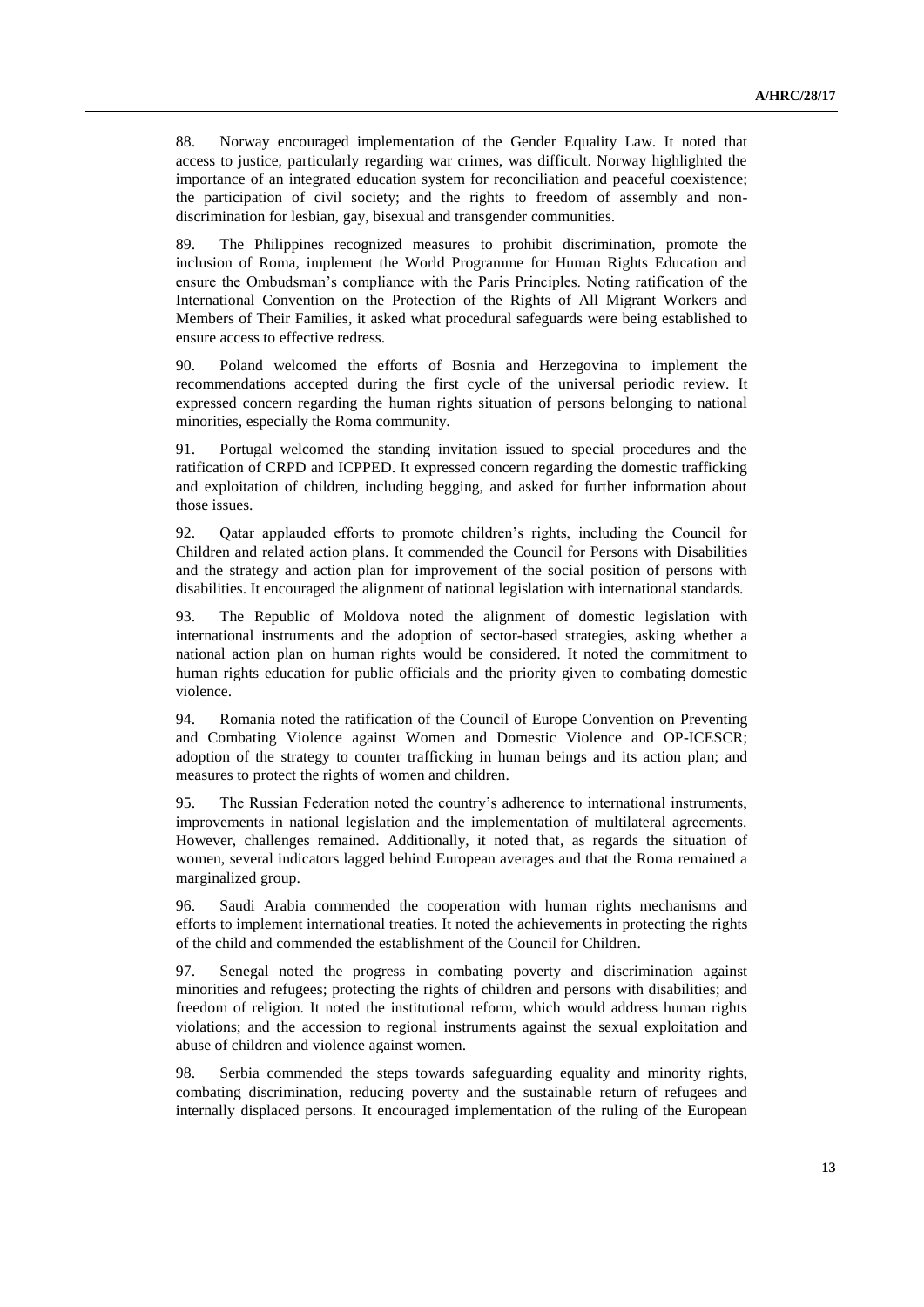Court of Human Rights in the case of *Sejdić and Finci* and close cooperation with nongovernmental organizations on human rights issues. It asked about specific activities to promote religious tolerance.

99. Sierra Leone commended the ratification of the core conventions and the submission of reports to treaty bodies. It noted human rights legislation and strategies, including on landmines and women's rights, which should be implemented. It encouraged the protection of ethnic minorities and their political integration and the prosecution of enforced disappearances.

100. Slovakia encouraged compliance with international obligations and hoped the new Government would continue in that regard, including a review of electoral legislation. It encouraged steps towards inclusive education and awareness-raising of anti-discrimination legislation. Social assistance should address the needs of the most vulnerable groups.

101. Slovenia welcomed the standing invitation to the special procedures, ratification of CRPD and ICPPED, the establishment of the Council for Children and the protection of children's rights. It encouraged a multi-ethnic learning environment and expressed concern regarding the lack of access to contraception and sexual and reproductive health education.

102. Spain recognized the efforts to improve the living conditions of persons with disabilities, legislative amendments to ensure hate crimes were investigated and the combating of discrimination on the basis of sexual orientation. It noted that the Committee on the Elimination of Discrimination against Women had emphasized the need to achieve de facto equality for men and women in the labour market. It expressed concern at the retention of the death penalty in the criminal legislation of parts of the territory of Bosnia and Herzegovina.

103. Sweden noted ongoing incidences of discrimination, threats and attacks against lesbian, gay, bisexual and transgender persons and activists, despite previously accepted recommendations. Welcoming the explicit prohibition of corporal punishment of children in Republika Srpska, it expressed concern that a similar prohibition was not contained in legislation in the other administrative entities.

104. Switzerland referred to the efforts to implement the recommendations from the first cycle of the universal periodic review, in particular with regard to the situation of women and ongoing discrimination against them. It noted the ratification of the Council of Europe Convention on the Protection of Children against Sexual Exploitation and Sexual Abuse, albeit with limited implementation. It encouraged efforts to prosecute war crimes and combat impunity.

105. Thailand encouraged the country to continue to meet its international and regional obligations, and to complete the amendment of legislation to ensure that the unified Ombudsman institution complied with the Paris Principles and received sufficient resources. It reiterated the importance of a multi-ethnic education system and further strengthening of institutional capacity.

106. In conclusion, the head of delegation stated that the delegation had tried to answer the questions to the extent possible within the short time available. He summarized by stating that Bosnia and Herzegovina had made great progress and was encouraged to implement the recommendations received and also to continue implementation of its own plans. The delegation was grateful for the questions and recommendations received.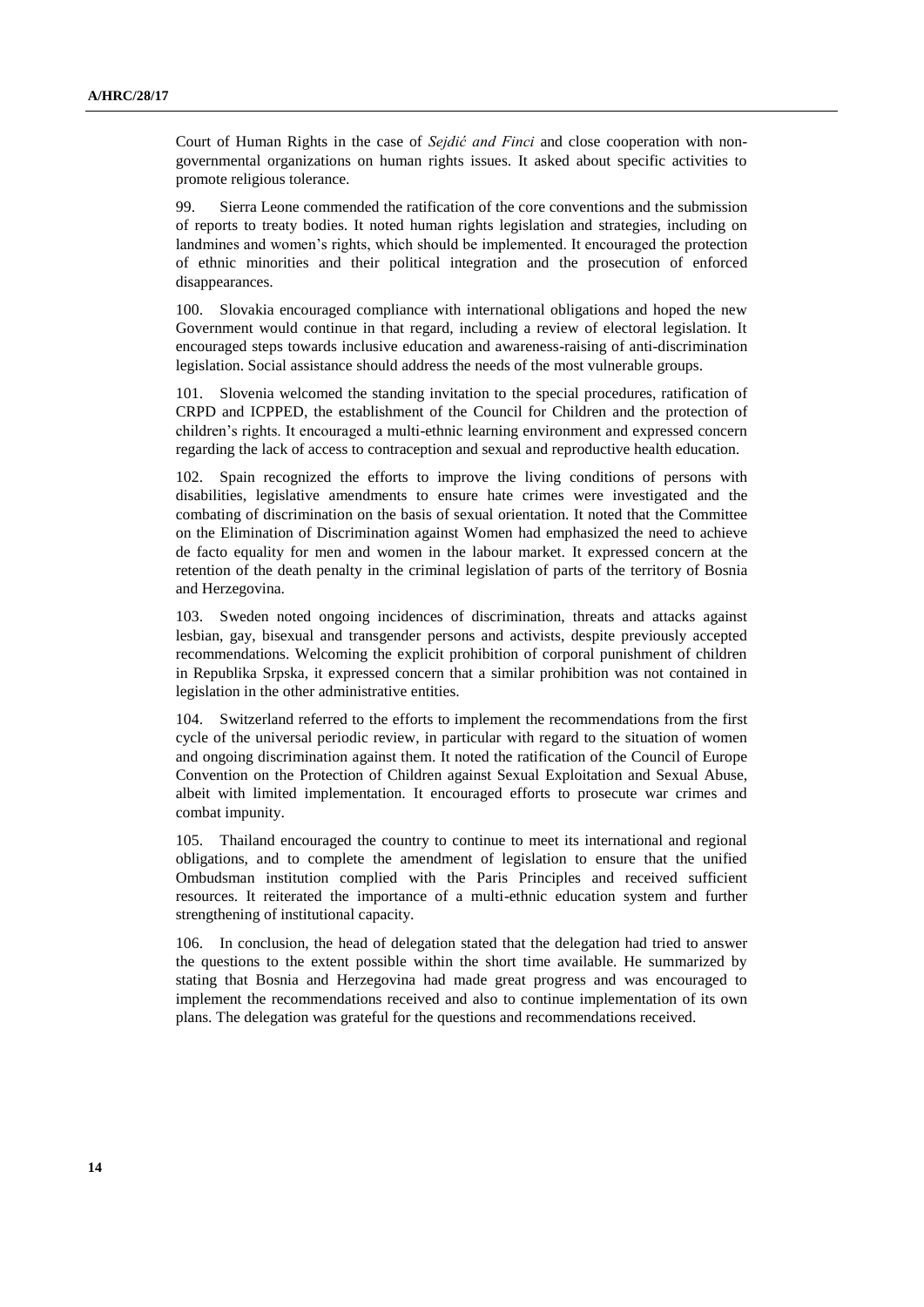### **II. Conclusions and/or recommendations**\*\*

107. **The following recommendations will be examined by Bosnia and Herzegovina which will provide responses in due time, but no later than the twenty-eighth session of the Human Rights Council in March 2015.**

107.1 **Ratify the Optional Protocol to the Convention on the Rights of the Child on a communications procedure (Portugal);**

107.2 **Sign and ratify the Optional Protocol to the Convention on the Rights of the Child on a communications procedure (Slovakia);**

107.3 **Make necessary amendments to the constitution to ensure full integration of all national minorities (Norway);**

107.4 **Maintain and strengthen the harmonization process of the criminal legislation of the country with international standards (Senegal);**

107.5 **Take further measures in order to ensure the effective implementation of the international human rights instruments and to enhance the coordination between the different institutional levels involved (Italy);**

107.6 **Strengthen the capacities of the Ombudsman; intensify government support to this institution and take its recommendations into account (France);**

107.7 **Strengthen the capacity and improve the effectiveness of the national Ombudsman, ensuring full adherence to the Paris Principles (Germany);**

107.8 **Allocate adequate funding to strengthen the State level Human Rights Ombudsman and allow early implementation of Venice Commission recommendations (United Kingdom of Great Britain and Northern Ireland);**

107.9 **Provide the Ombudsman with the necessary financial resources, with a view to preserving its "A" status of accreditation (Morocco);**

107.10 **Provide budgetary and legal support to the Ombudsman for Human Rights in order to ensure its effectiveness and institutional independence (Poland);**

107.11 **Enhance the independence of the Ombudsman, in accordance with the Paris Principles, ensuring adequate funding for its proper functioning (Portugal);**

107.12 **Provide the Ombudsman institution with adequate financial and human resources so that it can fulfil its mandate effectively (Slovakia);**

107.13 **Expedite the establishment of its national preventive mechanism, in accordance with its obligations under OPCAT (the former Yugoslav Republic of Macedonia);**

107.14 **Create a national mechanism to prevent torture in conformity with OPCAT (France);**

107.15 **Act on its previous commitment and establish a national preventative mechanism, as defined under OPCAT, and ensure the allocation of adequate resources for its functioning (Hungary);**

<sup>\*\*</sup> Conclusions and recommendations have not been edited.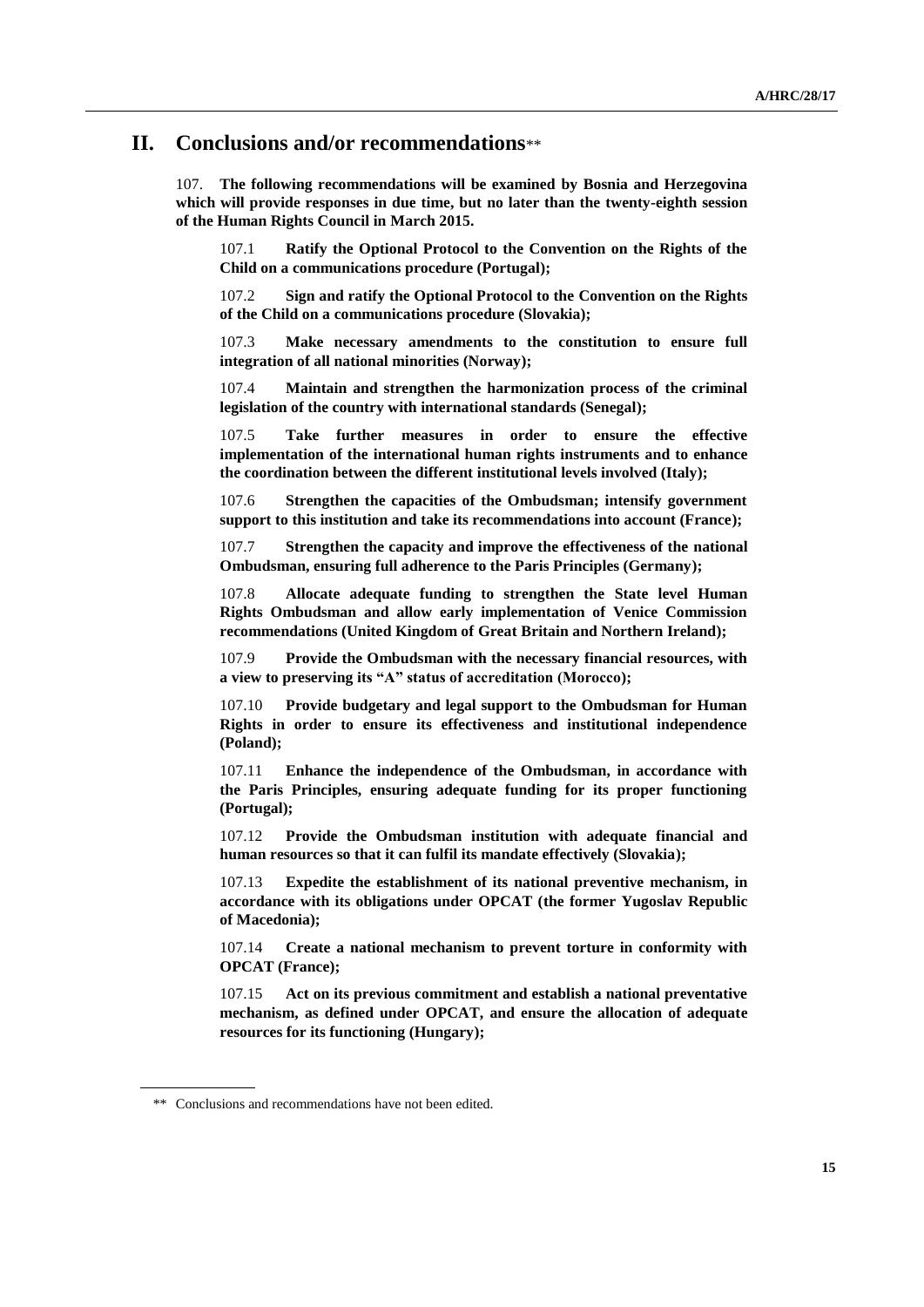107.16 **Adopt a comprehensive national plan for human rights as a comprehensive document that includes effective measures for all human rights issues (Croatia);**

107.17 **Develop and implement a national action plan for human rights in order to framework a systematic approach to the promotion and protection of human rights (Indonesia);**

107.18 **Continue with further efforts to guarantee children's rights, particularly in the field of social protection and education (Viet Nam);**

107.19 **After the implementation of the action plan for children in Bosnia and Herzegovina for the period 2002–2010, continue developing programmes for the protection of children, particularly on the fight against child exploitation for begging, their possible recruitment and use in armed conflicts, their protection in judicial processes, as well as their separation from adults in places of detention (Chile);**

107.20 **Further strengthen the rule of law and institutions to enforce social cohesion, tolerance and equality in order to comprehensively guarantee human rights for her people, in particular the vulnerable groups (Viet Nam);**

107.21 **Take measures to improve cooperation and coordination of activities among bodies at all levels which have a role to play in the promotion and protection of human rights (Ireland);**

107.22 **Implement transparent and inclusive mechanisms of public consultations with civil society organizations on all issues mentioned above (i.e. gender equality, minority rights, redressing wartime crimes, inclusive quality education for minorities and discrimination against LGBT persons) (Norway);**

107.23 **Improve the programmes for human rights training, in particular those designed for judges and law enforcement agents (Algeria);**

107.24 **Develop a national plan to combat discrimination, including through training for law enforcement agents and legal professionals and a campaign to raise public awareness (France);**

107.25 **Take all necessary measures to ensure the application of all laws and the training of officials in the rights of the child (Libya);**

107.26 **Continue its efforts to promote and protect the rights of vulnerable groups and provide them with more equal opportunities for advancement (China);**

107.27 **Draft and adopt a countrywide anti-discrimination strategy, in close cooperation with all relevant stakeholders, including with regard to sexual orientation and gender identity, and the Roma community (Germany);**

107.28 **Harmonize the Law on the Prohibition of Discrimination with the laws and provisions at entity, district and municipal levels and increase general awareness of the law (Estonia);**

107.29 **Bring all the national legislation into conformity with the 2009 Anti-Discrimination Law (France);**

107.30 **Implement the Anti-Discrimination Law by adopting an antidiscrimination strategy and action plan (Serbia);**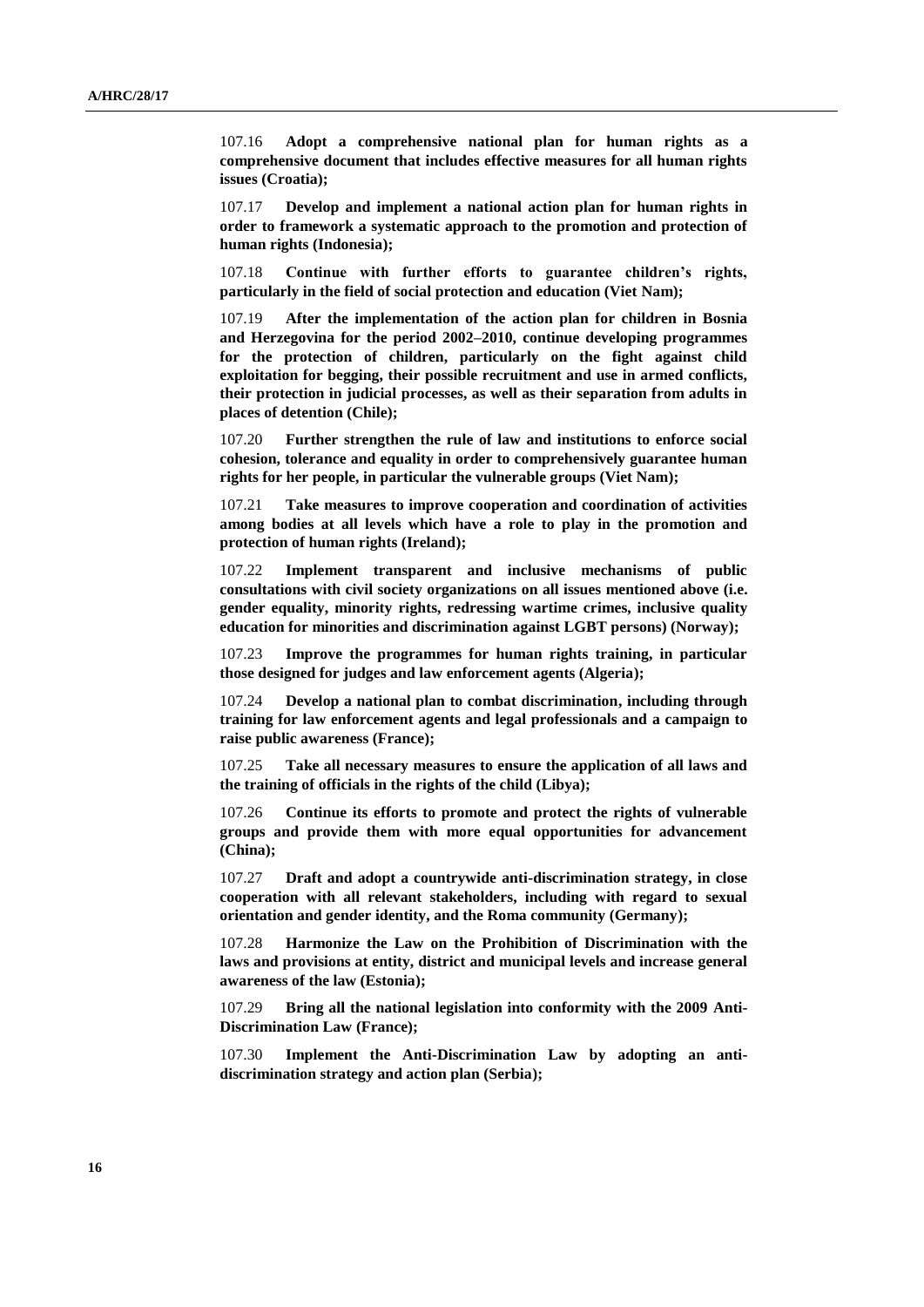107.31 **Further efforts to foster intercultural dialogue, tolerance and understanding among the different communities and groups living in Bosnia and Herzegovina (Italy);**

107.32 **Ensure the effective implementation of the Convention on the Elimination of All Forms of Discrimination against Women and actively promote gender equality (Switzerland);**

107.33 **Fully implement without further delay the provisions on the Law on Gender Equality and include the prohibition of discrimination against women in the new constitution (Austria);**

107.34 **Implement the Law on Gender Equality and the gender action plan and ensure their adequate resourcing (Lithuania);**

107.35 **Continue increasing concrete measures within the framework of the 2011–2015 Strategy and its plan of action, for the promotion and protection of gender equality and women's rights (Venezuela (Bolivarian Republic of));**

107.36 **Allocate adequate resources for the full effectiveness of the gender plan of action (2013–2017) (Spain);**

107.37 **Implement measures that ensure equality of rights and nondiscrimination, especially on the grounds of gender, sexual orientation or gender identity (Uruguay);**

107.38 **Strengthen actions to ensure the effective implementation of legislation for protection against all forms of racial or ethnic discrimination, with a particular consideration to the creation of oversight mechanisms (Argentina);**

107.39 **Establish and strengthen programmes for combating prejudice and mechanisms for monitoring acts of ethnic-based discrimination and violence (Iceland);**

107.40 **Establish programmes for combating prejudice against ethnic minorities (Poland);**

107.41 **Enact legislation and norms prohibiting the creation of associations that promote and disseminate hate speech and racism, consistent with appropriate international instruments (Chile);**

107.42 **Combat hate speech and hate crime, including in the political sphere, and, to this end, collect and evaluate hate speech and hate crime data, and promote inter-ethnic and interreligious tolerance, in particular in the education system (Czech Republic);**

107.43 **Redouble its efforts to combat public manifestation of hate speech and intolerance (Indonesia);**

107.44 **Strengthen legislation to combat incitement to hate and discrimination on the grounds of ethnicity, culture, religion or nationality, particularly when it comes in political statements or from public officials (Mexico);**

107.45 **Investigate and prosecute incidents of hate speech (Sierra Leone);**

107.46 **Reform laws that contain discriminatory provisions, in particular against Roma people (Iran (Islamic Republic of));**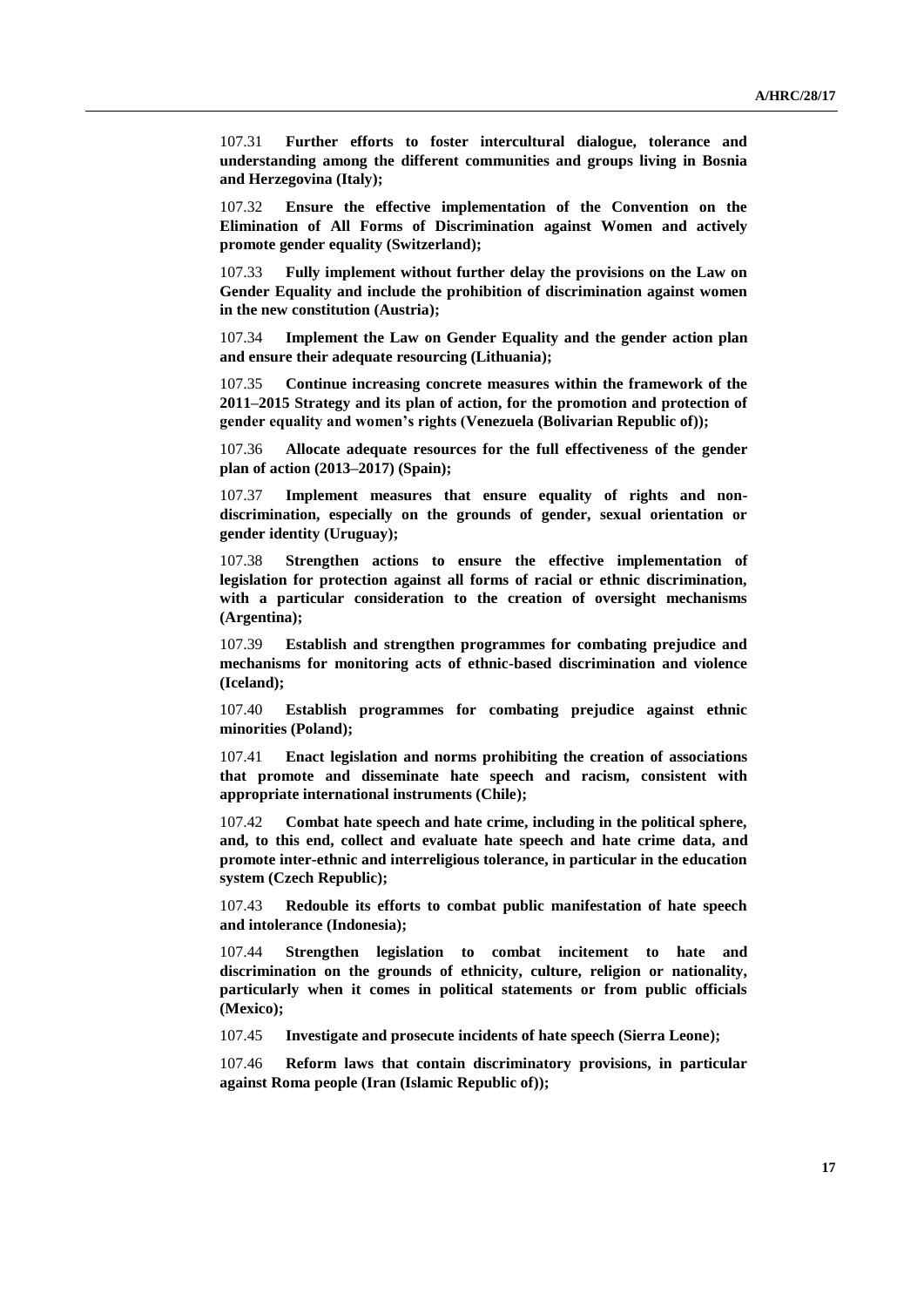107.47 **Reinforce measures aimed at combating ethnic, racial and genderbased discrimination. Bearing in mind that Bosnia and Herzegovina is currently holding the chairmanship of the Decade for Roma Inclusion, undertake more measures to promote the inclusion of persons belonging to the Roma minority during the tenure of this initiative (Romania);**

107.48 **Continue its efforts to combat all forms of discrimination and religious fanaticism (Kuwait);**

107.49 **Step up measures to establish trust between religious communities within the country (Algeria);**

107.50 **Take measures to effectively combat discrimination based on sexual orientation or gender identity (France);**

107.51 **Build upon developments in Sarajevo Canton police regarding training, coordination and awareness-raising in tackling discrimination of LGBT persons and implement these practices throughout the judiciary and the police (Norway);**

107.52 **Develop a communications strategy to raise the awareness of society of the difficulties faced by groups of LGBTI persons and foster an environment of tolerance (Spain);**

107.53 **Publicly and unequivocally condemn any attack, verbal or physical, against LGBT groups and bring those responsible to justice (Sweden);**

107.54 **Proceed with the adaptation of legislation in all its national territory, in conformity with the provisions of the Second Optional Protocol to the International Covenant on Civil and Political Rights, signed and ratified by the country (Spain);**

107.55 **Abolish the death penalty in Republika Srpska (France);**

107.56 **Repeal the death penalty provision in the constitution of Republika Srpska, so that the existing moratorium gives way to the full abolition of the death penalty (Italy);**

107.57 **Provide training to police officers about unacceptable conduct and adequately punish all cases of ill-treatment (United States of America);**

107.58 **Harmonize domestic legislation with international standards in relation to crimes of sexual violence during armed conflicts, continuing with investigations and ensuring the protection of witnesses and victims of these crimes (Uruguay);**

107.59 **Bring its legislation into line with the international standards related to the prosecution of war crimes of sexual violence (Finland);**

107.60 **Expedite the adoption of laws and programmes designed to ensure effective access to justice for all victims of wartime sexual violence, including adequate reparation (Iceland);**

107.61 **Thoroughly investigate acts of sexual violence committed during the conflict, with a view to holding perpetrators to account, ensure reparation and full reintegration into society of victims of wartime rape and other sexual violence, and take action to counter any manifestations of stigma and exclusion directed against them (Ireland);**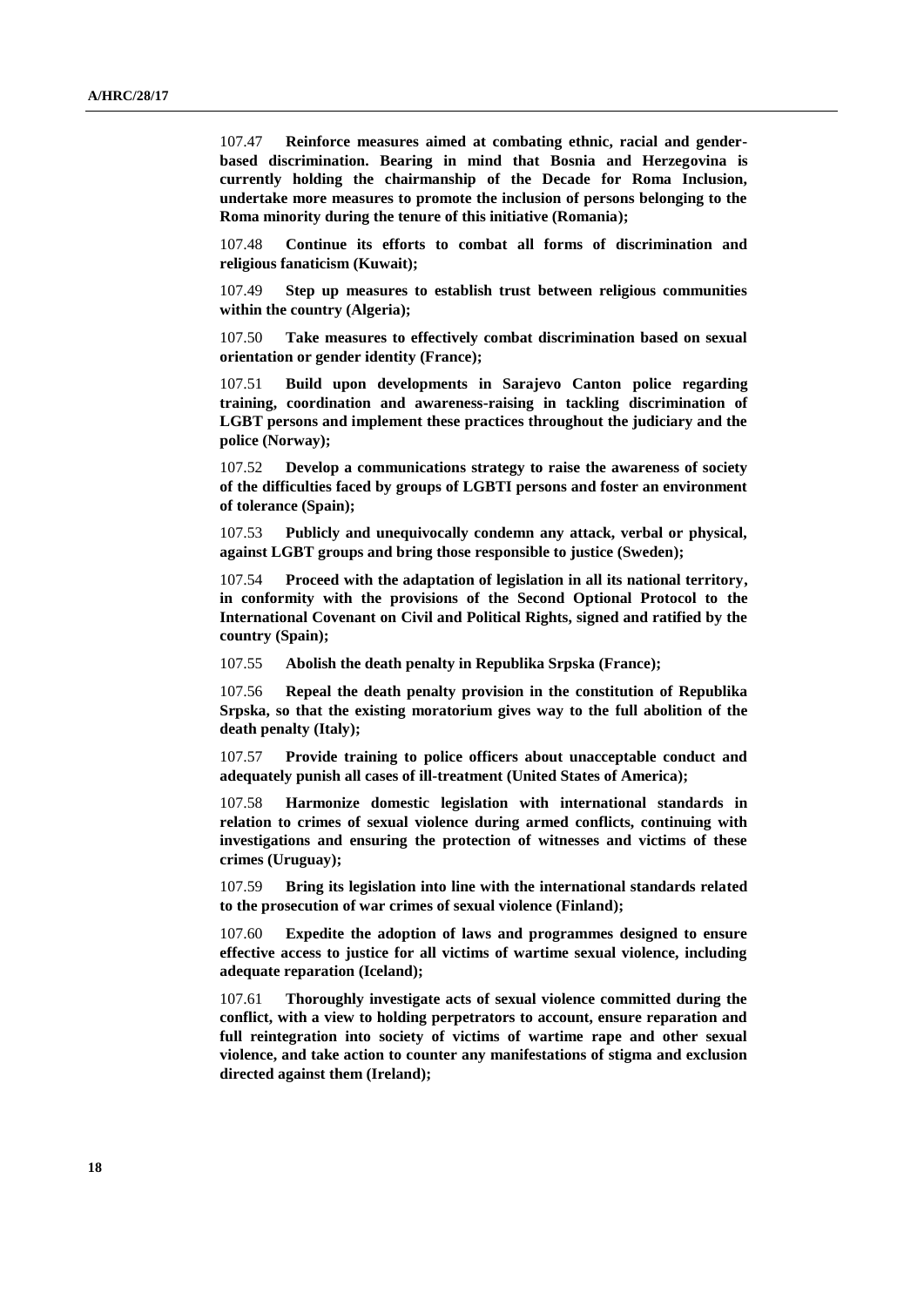107.62 **The judiciary and other relevant authorities to provide justice, reparation and rehabilitation to the victims of wartime rape and sexual violence (Norway);**

107.63 **Amend the criminal code in order to ensure that the definition of war crimes of sexual violence is in accordance with international standards and to implement the National War Crimes Strategy (Lithuania);**

107.64 **Ensure adequate trained prosecutors, judges and staff in the justice systems of the Federation and of Republika Srpska, in order to make timely and efficient progress on war crime cases, including the sensitive handling of those dealing with sexual violence (United Kingdom of Great Britain and Northern Ireland);**

107.65 **Implement the recommendations of the Committee on the Elimination of Discrimination against Women, establishing a monitoring system and implementing legislation to combat domestic violence and other forms of violence against women (Uruguay);**

107.66 **Take measures to monitor the implementation of measures aimed at protecting victims of domestic violence (Bahrain);**

107.67 **Continue strengthening legislation aimed at protecting victims of domestic violence (Latvia);**

107.68 **Continue its positive measures in combatting domestic violence, including by ensuring effective investigation of domestic violence cases, bringing the perpetrators to justice and providing victims with the necessary assistance and protection (Malaysia);**

107.69 **Further ensure on its territory harmonized legislation on domestic violence and continue strengthening the referral mechanisms in order to provide protection to victims of domestic violence (Republic of Moldova);**

107.70 **Implement measures to reduce and eliminate child, early and forced marriage, including by addressing factors leading to high school drop-out rates among Roma children (Canada);**

107.71 **Step up its efforts to address the prevalence of violence against women by adopting a strategy for the implementation of the Council of Europe Convention on Preventing and Combating Violence against Women and Domestic Violence (Hungary);**

107.72 **Revise and harmonize legislation on sexual and domestic violence with a view to penalizing all acts of violence committed against women (Sierra Leone);**

107.73 **Continue implementing its development plans, since development is an inalienable right, and support practical efforts to achieve development and to strengthen institutional capacities, focusing on the Government's priorities which are education, social welfare and health services, and develop an effective national plan to combat human trafficking in cooperation with neighbouring countries (Saudi Arabia);**

107.74 **Ensure the explicit legal prohibition of corporal punishment of children in all settings (Croatia);**

107.75 **Enact legislation explicitly prohibiting all corporal punishment in all settings, including the home, in the District of Brčko and in the Federation of Bosnia and Herzegovina (Sweden);**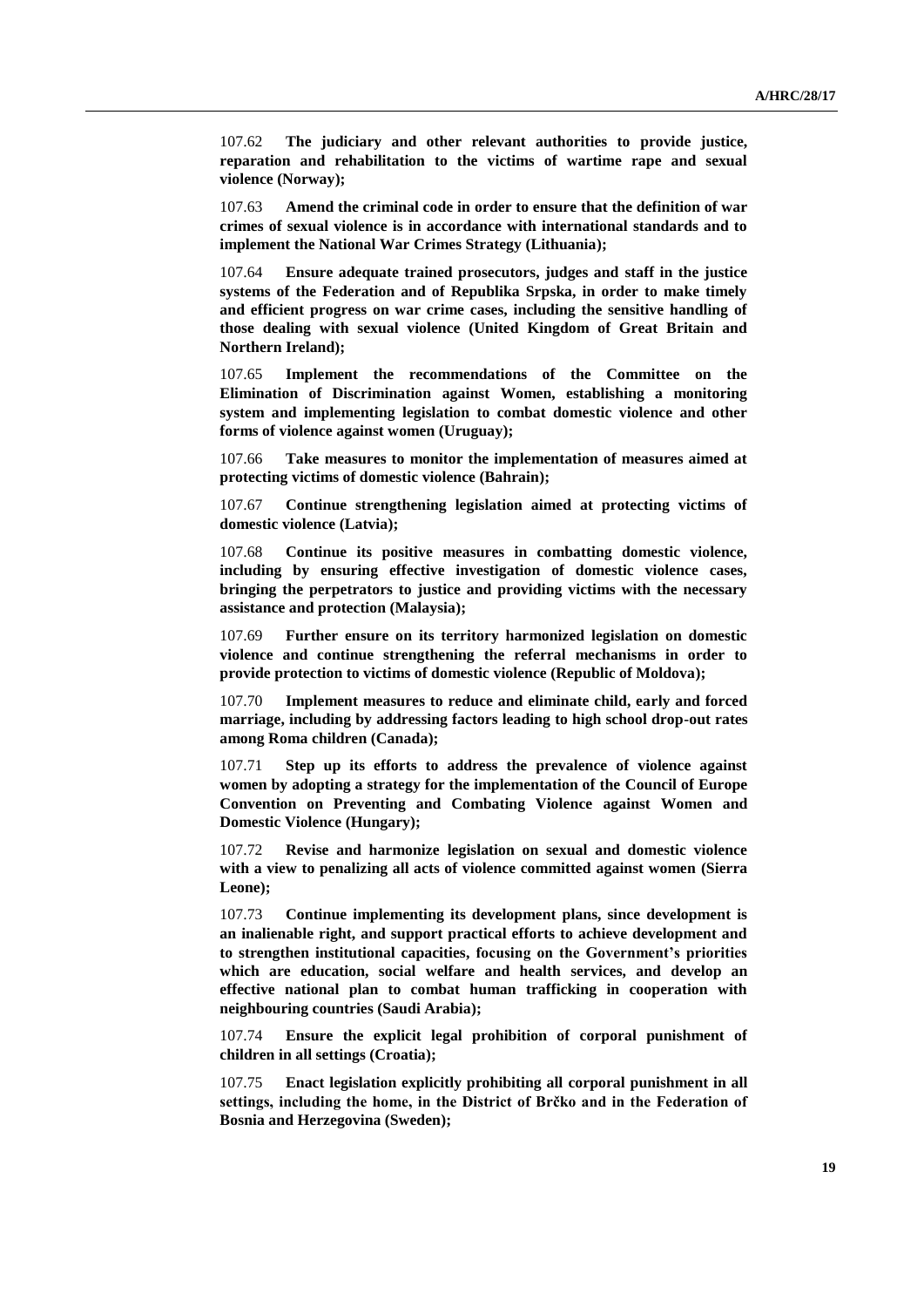107.76 **Prosecute the exploitation and trafficking of children, in particular of girls from ethnic minorities forced into early marriage (Sierra Leone);**

107.77 **Address serious problems associated with pursuing perpetrators of child pornography and other forms of sexual exploitation and sexual abuse of children and providing assistance for and protection of victims and witnesses (Iran (Islamic Republic of));**

107.78 **Make necessary amendments to the national legislation in order to bring it into line with international obligations and commitments for the protection of children and in particular for their protection against sexual abuses, as well as against trafficking of persons (Switzerland);**

107.79 **Raise public awareness of the Council of Europe Convention on the Protection of Children against Sexual Exploitation and Sexual Abuse (Lithuania);**

107.80 **Create a national system for information management to collect data on human trafficking, including human traffickers and identified victims (Turkey);**

107.81 **Amend laws to explicitly prohibit all forms of human trafficking, with a specific focus on child labour and forced begging (United States of America);**

107.82 **Strengthen the work on the fight against the trafficking of persons (Uruguay);**

107.83 **Continue efforts to combat the trafficking of persons, in particular of women and children, with the prosecution of perpetrators (Costa Rica);**

107.84 **Maintain its efforts in the area of combating trafficking in persons, especially women and children, including through a victim-oriented approach and an enhanced level of international and regional cooperation (Egypt);**

107.85 **Enhance efforts to establish and regularly update a countrywide database of human trafficking and enhance the support and assistance offered to the victims of trafficking (Italy);**

107.86 **Strengthen efforts aimed at combating and punishing trafficking in persons, particularly children and women, for labour and sexual exploitation (Mexico);**

107.87 **Continue efforts to implement the existing strategies and action plans to combat trafficking in human beings and to establish channels and mechanisms for international cooperation in this field (Qatar);**

107.88 **Implement the 2011–2014 action plan for children and the Strategy for combating violence against children 2012–2015, provide sufficient resources for the Strategy, enact a comprehensive national law on the rights of the child, ensure effective means of reporting violence against children and provide material and psychological assistance to victims of such violence (Saudi Arabia);**

107.89 **Adopt measures to address the problems of exploitation and domestic trafficking of children and ensure that all cases of trafficking are subject to proper investigation (Portugal);**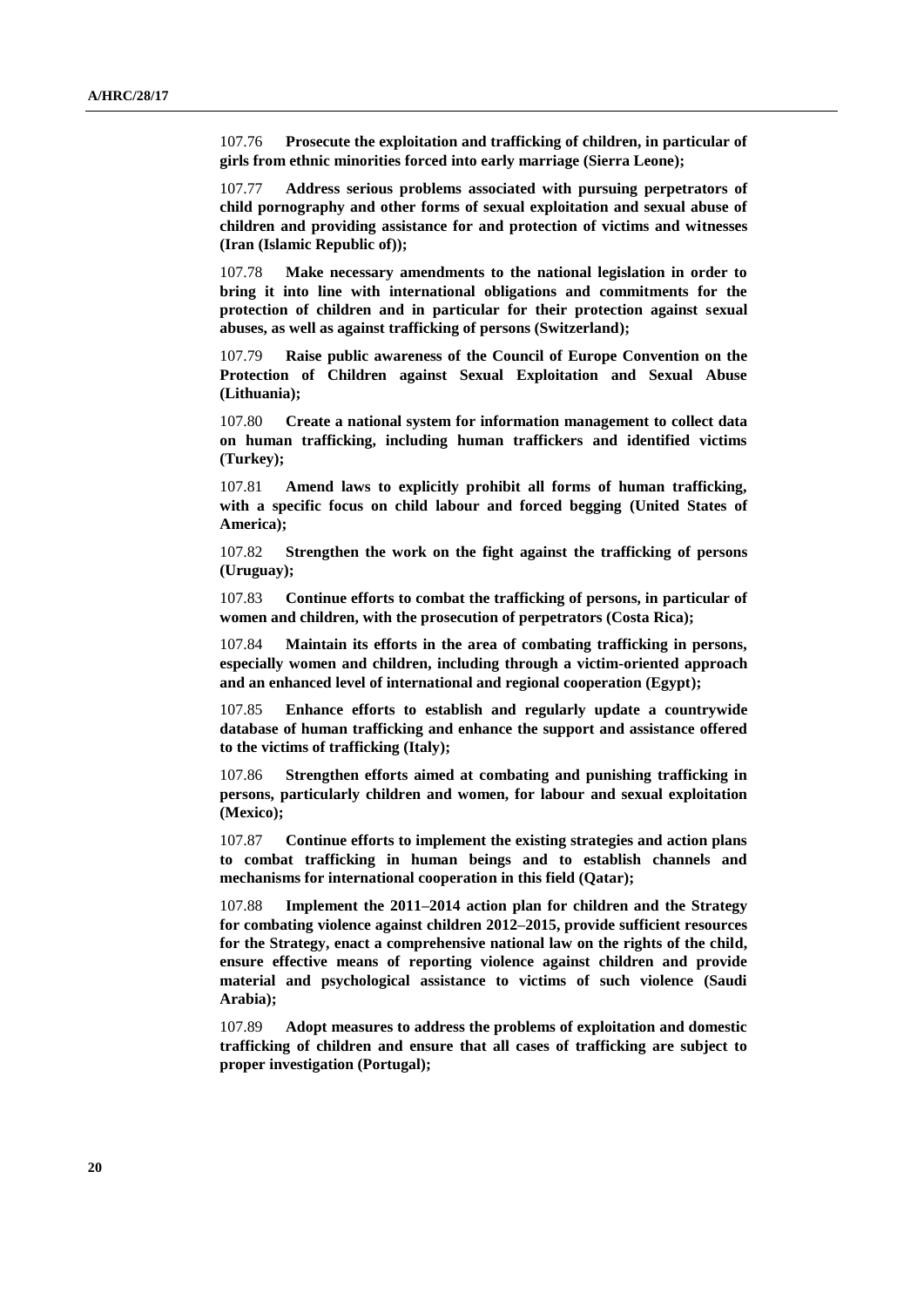107.90 **Ensure the effective implementation of existing legislation, including the provision of protection and assistance to victims and timely prosecution and punishment of traffickers (Iceland);**

107.91 **Take further steps to improve the enforcement of anti-trafficking laws (Iran (Islamic Republic of));**

107.92 **Provide additional and sustained political and financial support to the justice system, including the Prosecutor's Office (Australia);**

107.93 **Give priority to judicial system reform, especially to ensure equal access to justice, expeditious court proceedings and effective enforcement of court decisions, as well as to integrate human rights education into professional training programmes for judges and prosecutors (Thailand);**

107.94 **Ensure that all the courts and the prosecutors' offices of various entities take adequate measures to support and protect witnesses, in order to avoid the transfer of files to these entities resulting in impunity, particularly in cases of sexual violence (Belgium);**

107.95 **The Government of Bosnia and Herzegovina restrict the transfer of jurisdictions to the two entities, thus preventing further fragmentation of the judiciary in Bosnia and Herzegovina (Netherlands);**

107.96 **Eliminate from legislation the concept of preventive detention on the grounds of threats to public security or property and ensure due process in all detentions (Mexico);**

107.97 **Adopt a law on reparation and compensation for victims of torture during the war (France);**

107.98 **Continue efforts to fight impunity for serious violations of human rights committed during the armed conflict (Argentina);**

107.99 **Modify the criminal codes with a view to harmonizing them and bringing them into conformity with international criminal law obligations and commitments in the sphere of proceedings against perpetrators of international crimes, in particular war crimes involving sexual violence (Switzerland);**

107.100 **Harmonize the penal code applied in cases of war crimes, in addition to the review of verdicts where appropriate. In addition, it is necessary to define adequately the condition of victims of war and to provide necessary reparation (Chile);**

107.101 **Continue aligning the juvenile justice system with international standards (Latvia);**

107.102 **Continue implementing the plan to fight corruption (Bahrain);**

107.103 **Continue strengthening anti-corruption policies and ensure wider access to justice for every citizen, including through the provision of free legal assistance to the most vulnerable groups (Italy);**

107.104 **Set up clear regulatory frameworks for the activities of the security companies in order to ensure their legal accountability regarding human rights abuses (Iran (Islamic Republic of);**

107.105 **Provide, in accordance with its obligations under international human rights law, effective protection for the family as the fundamental and natural unit of society (Egypt);**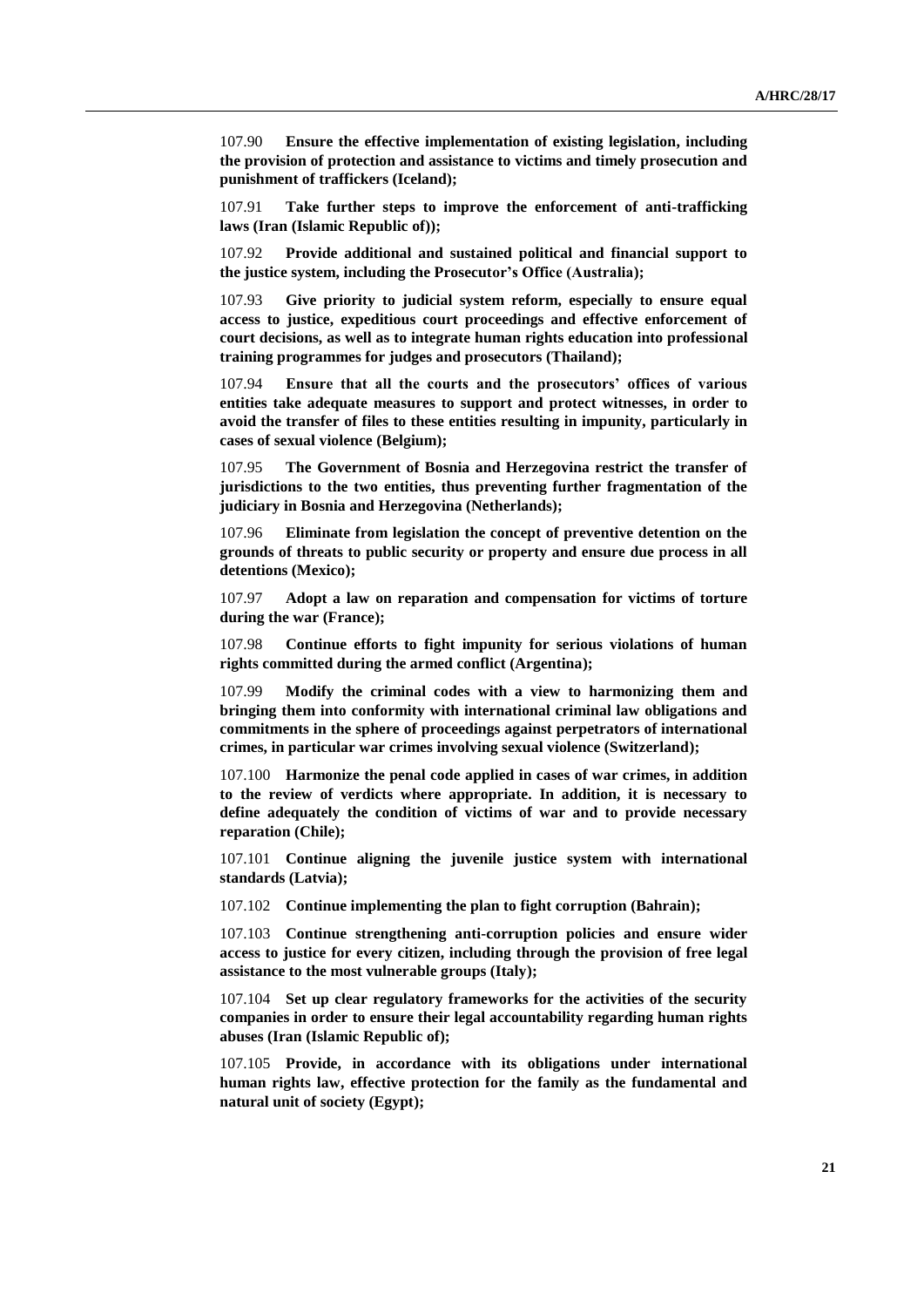107.106 **Ensure that all children born in the country, who have not been registered, are provided with birth certificates and personal documents (Czech Republic);**

107.107 **Ensure that all children are registered at birth and provide unregistered children with personal documents (Estonia);**

107.108 **Take further steps to ensure registration of all births and provide identity documents to all persons whose birth was not registered (Romania);**

107.109 **Consider stepping up efforts to achieve free and universal birth registration by, among other measures, harmonizing State and local Government entities' legislation pertaining to civil registration and eliminating remaining obstacles that prevent Roma women from registering births and obtaining birth certificates for their children (Philippines);**

107.110 **Develop and encourage tolerance between religious groups and fully guarantee the right to freedom of conscience and religion (Russian Federation);**

107.111 **Take the necessary measures to guarantee, in all circumstances, full respect for freedom of expression and freedom of the press (France);**

107.112 **Take steps to further ensure freedom of speech and freedom of access to information both online and offline (Latvia);**

107.113 **Take immediate steps to ensure that allegations of threats and intimidation against journalists and the media are fully investigated (Australia);**

107.114 **Ensure the protection of journalists, media personnel and human rights defenders against any attacks, investigate and prosecute such attacks and bring those responsible to justice (Estonia);**

107.115 **Combat intimidation and pressure practices against journalists and human rights defenders (France);**

107.116 **Publicly condemn any attack or intimidation of journalists and human rights defenders, investigate such acts and bring perpetrators to justice (Lithuania);**

107.117 **Use international good practices as specific benchmarks for progress to improve the situation of the media community, as proposed by the media freedom representative of the Organization for Security and Cooperation in Europe, Dunja Mijatović (Lithuania);**

107.118 **Protect freedom of assembly and hold accountable any police officers involved**<sup>1</sup> **(Lithuania);**

107.119 **Make the necessary constitutional changes to end discrimination against minorities in exercising their right to full political participation (Australia);**

107.120 **Review national legislation in order to ensure equal political participation for ethnic and religious minorities (Brazil);**

 $1$  The recommendation read in the meeting was "[p]rotect the freedom of assembly and hold accountable any police officers".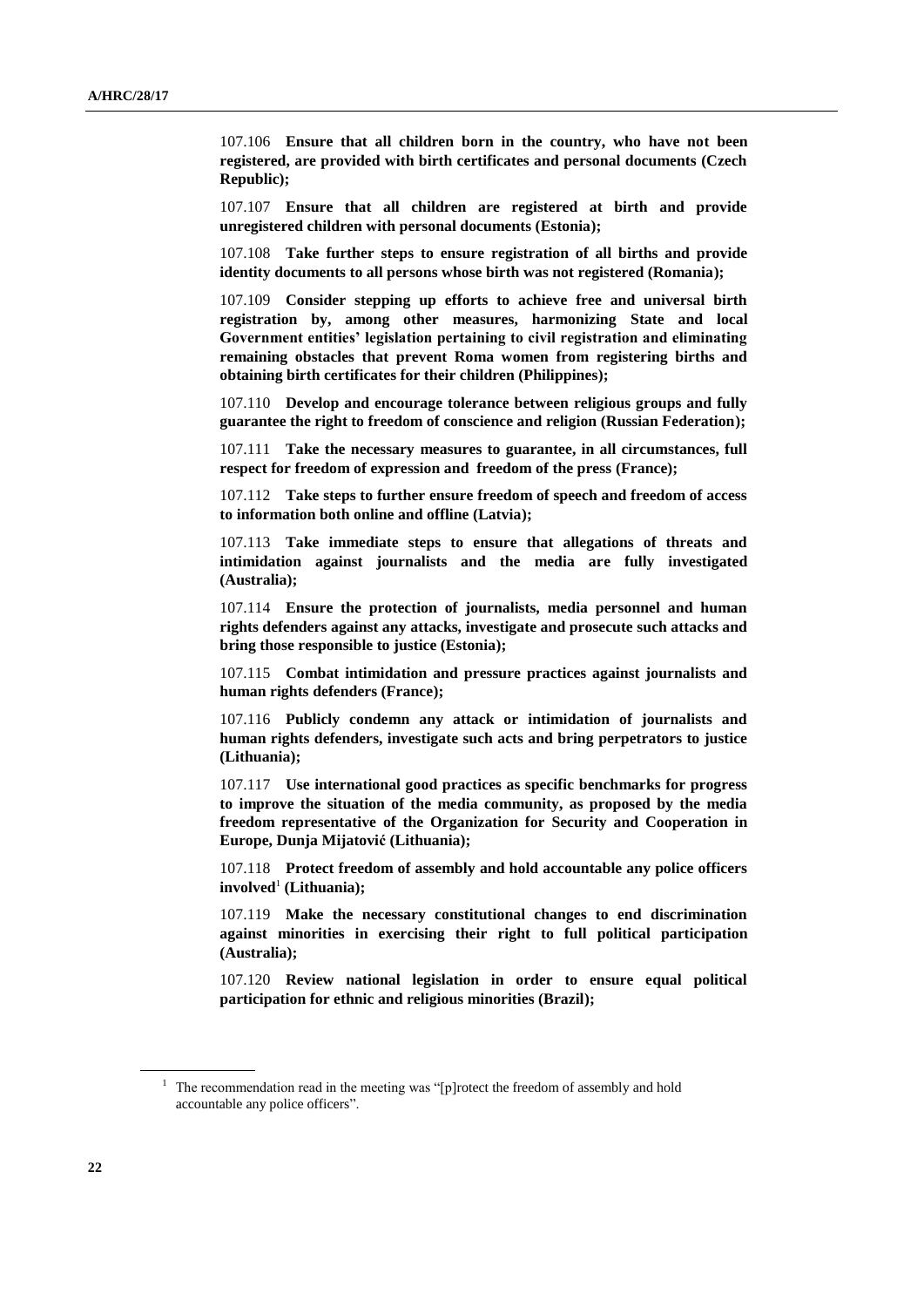107.121 **Step up efforts to achieve an effective participation of minorities in political life (Costa Rica);**

107.122 **The new Government, once formed, ensures equal rights to all citizens, enabling political representation in a way that would reflect the multiethnic richness of the country (Slovenia);**

107.123 **The Government of Bosnia and Herzegovina and the entity Governments join forces and amend the constitution in order to ensure the full political participation of all citizens at all levels of governance, regardless of their national and ethnic origin, and take further steps towards the implementation of the** *Sejdić and Finci* **decision of the European Court of Human Rights, including by establishing an implementation timeline (Czech Republic);**

107.124 **Bring the constitution into line with the** *Sejdić and Finci* **decision of the European Court of Human Rights (France);**

107.125 **Amend the national constitution and the Electoral Law and to bring them into line with the European Court of Human Rights ruling on** *Sejdić and Finci* **(Germany);**

107.126 **The Government of Bosnia and Herzegovina amend its constitution and the election law to remove discrimination on the basis of ethnicity in politics, in line with the European Court of Human Rights judgements in both**  *Sejdić and Finci* **v.** *Bosnia and Herzegovina* **and** *Azra Zornić* **v.** *Bosnia and Herzegovina* **(Netherlands);**

107.127 **Implement the European Court of Human Rights judgement in the case of** *Sejdić and Finci* **(Romania);**

107.128 **Take all necessary measures to remove discriminatory provisions from the constitution and the electoral law in line with the European Court of Human Rights judgement (Austria);**

107.129 **Amend without delay the constitution with a view to the elimination of discrimination on the basis of ethnicity in public political life and access to public service jobs in conformity with the judgement of the European Court of Human Rights (Belgium);**

107.130 **Take all necessary measures to raise the level of involvement of women in public and political life according to the quota stated in the relevant laws (Turkey);**

107.131 **Adopt additional measures to achieve gender equality, in policy formulation and decision-making at all levels of Government (Bahrain);**

107.132 **Fully ensure gender equality in labour recruitment and appointments to political posts (Russian Federation);**

107.133 **Include affirmative measures for women in employment policies and programmes at all governance levels and ensure women's social protection and access to socioeconomic rights (Germany);**

107.134 **Ensure that all people in Bosnia Herzegovina including returnees, people with disabilities or Roma, have access to public services, including health care and education without discrimination (Belgium);**

107.135 **Develop as a matter of priority a multi-ethnic, inclusive and nondiscriminatory common core curriculum, with all levels of Government**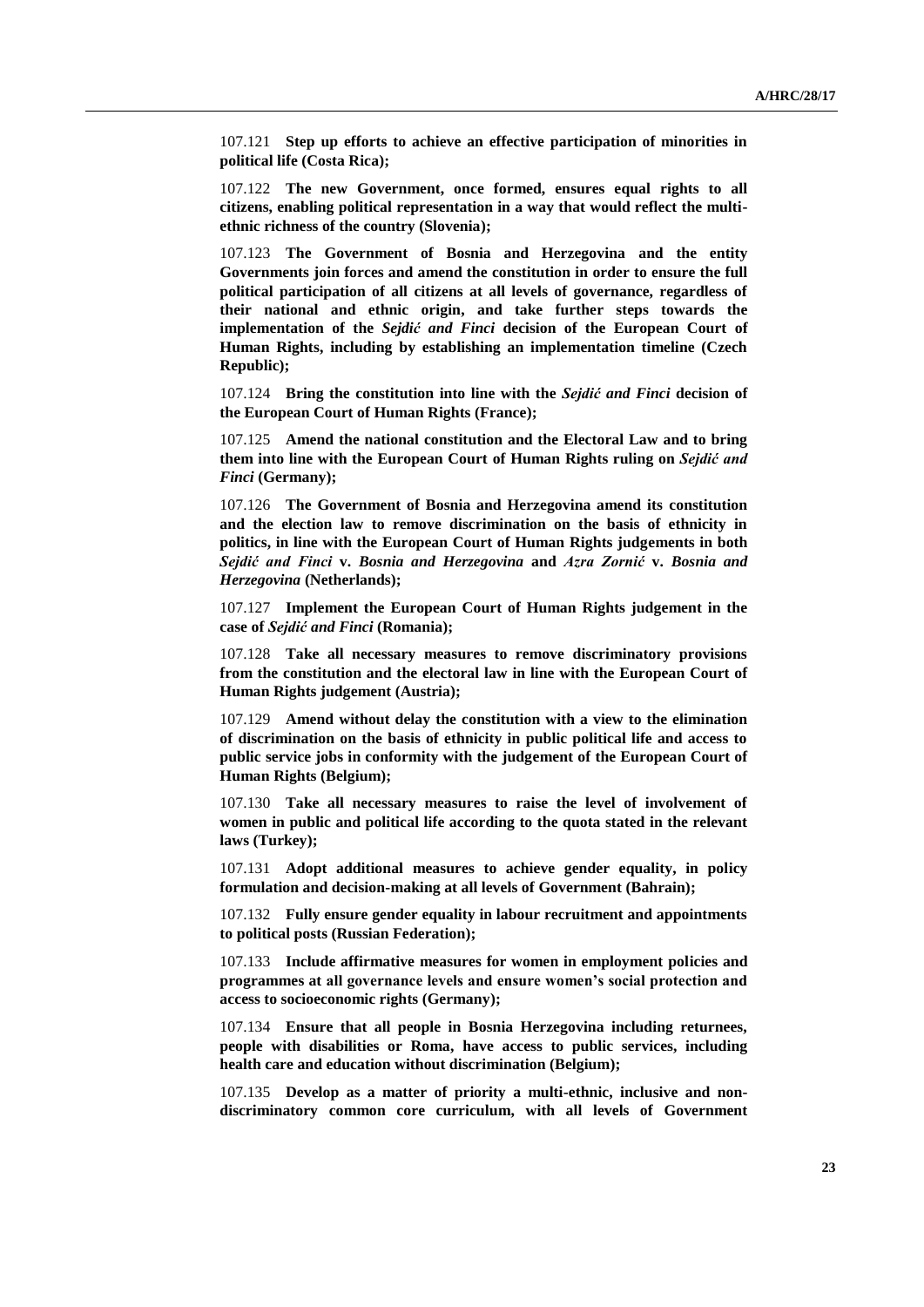**ensuring that the content of school textbooks promotes and encourages tolerance among ethnic minority groups (Slovenia);**

107.136 **Strengthen programmes for the promotion of work, food and social assistance aimed at national minorities and other vulnerable sectors of the population in the fight against poverty and social inequality (Venezuela (Bolivarian Republic of));**

107.137 **Step up its measures in combating poverty, including by providing adequate funds for its social protection system and its national employment strategy to reduce unemployment (Malaysia);**

107.138 **Provide the necessary resources to address the extreme poverty and marginalization faced by Roma (Poland);**

107.139 **All levels of Government in Bosnia and Herzegovina consider providing equal access to sexual and reproductive health education and services, including affordable modern methods of contraception (Slovenia);**

107.140 **End school segregation on the basis of ethnicity, as well as review and revise school curriculums and textbooks with a view to promoting intercultural understanding and appreciation for the history and religion of all ethnic groups and national minorities (Canada);**

107.141 **The Government of Bosnia and Herzegovina and the cantons introduce a truly inclusive multi-ethnic educational system and launch an efficient coordination mechanism on education (Czech Republic);**

107.142 **Take measures to make schools more inclusive, without any form of discrimination (Italy);**

107.143 **Ensure access to joint and inclusive quality education, with special attention towards the Roma minority, persons with disabilities and LGBT issues (Norway);**

107.144 **Take all necessary measures to put an end to the system known as "two schools under the same roof" and eliminate ethnic segregation in the school system (Uruguay);**

107.145 **The Government and local entities expeditiously eliminate segregation and ethnic divisions in schools and promote a multi-ethnic learning environment that will allow students to learn their own languages, cultures, histories and religions (Thailand);**

107.146 **Continue to raise awareness on the needs of the Roma population, in particular children, and establish an adequate system that provides for their social and educational inclusion, including by allocating sufficient resources (Austria);**

107.147 **Implement a single harmonized national school core curriculum, agreed upon by the representatives of the country's ethnic groups and national minorities (Canada);**

107.148 **Bring the State legislation into line with CRPD (Angola);**

107.149 **Further improve the social status of persons with disabilities (Afghanistan);**

107.150 **Harmonize all laws and regulations in order to ensure equal treatment of persons with disabilities throughout the country, and to eliminate**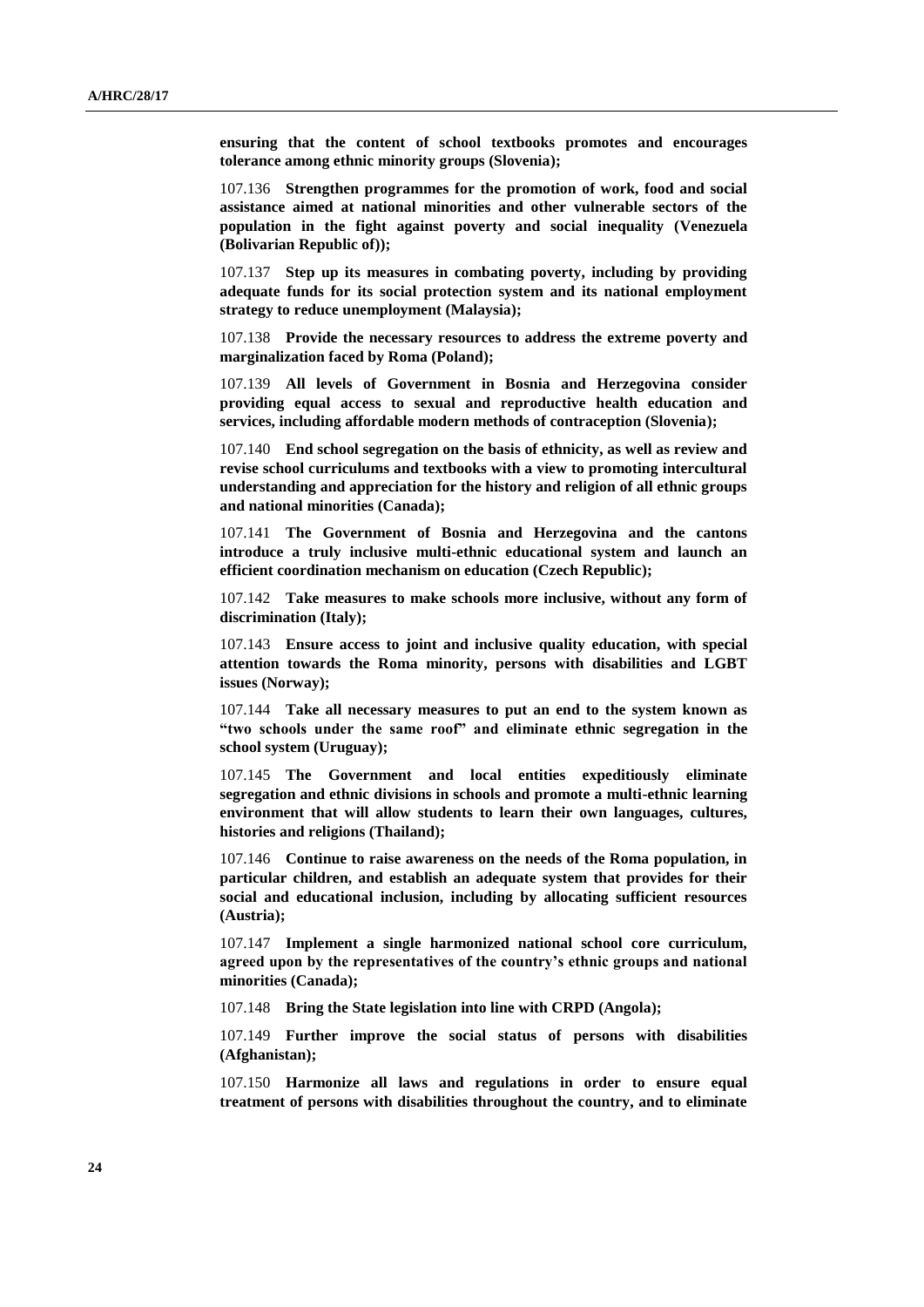**differential treatment of persons with disabilities based on a cause of disability (Finland);**

107.151 **Draft a single national action plan on the rights of persons with disabilities, with an associated budget and a clear time frame for its implementation (Austria);**

107.152 **Further its efforts in promoting the rights of persons with disabilities, including through considering a consolidated national action plan and designating an implementation national focal point, and providing the necessary resources to further ensure inclusive education and accessibility for persons with disabilities (Egypt);**

107.153 **Step up the process of elaboration of the action plan on the implementation of the Convention on the Rights of Persons with Disabilities with a clearly defined time frame (Slovakia);**

107.154 **Continue consolidating the social protection programmes for the application of the Convention on the Rights of Persons with Disabilities (Venezuela (Bolivarian Republic of));**

107.155 **Adopt a national action plan to promote the rights of persons with disabilities, in line with CRPD, with special attention to the implementation of inclusive education and the promotion of labour market inclusion (Brazil);**

107.156 **Fully implement the Convention on the Rights of Persons with Disabilities and in this regard designate a focal point as coordination mechanism based on appropriate consultation with DPOs (Germany);**

107.157 **Strengthen the application in all its territory of the Convention on the Rights of Persons with Disabilities, guaranteeing that the different measures initiated are in line with the approach defined in the Convention (Spain);**

107.158 **Continue efforts to eliminate all forms of discrimination against persons with disabilities, in line with best practices and international standards (Qatar);**

107.159 **Continue strengthening education measures and policies for the integration of Roma students in the education system, as well as strengthening literacy campaigns for the population (Venezuela (Bolivarian Republic of));**

107.160 **Create effective mechanisms for the social integration of Roma (Russian Federation);**

107.161 **Continue promoting social inclusion by strengthening the protection of ethnic minorities, in particular the Roma (Senegal);**

107.162 **Pursue vigorously the action plan for the Roma, including ensuring equal treatment and easy access to social services for them (Sierra Leone);**

107.163 **Ensure the inclusion and consultation of Roma while designing, implementing and evaluating policies, programmes or initiatives that might affect their rights (Austria);**

107.164 **Reinvigorate efforts to fulfil article VII of the Dayton Accords, guaranteeing refugees the right to return to their homes of origin (United States of America);**

107.165 **Consistently and rigorously implement the revised strategy for the implementation of Annex VII of the Dayton Peace Agreement and make all**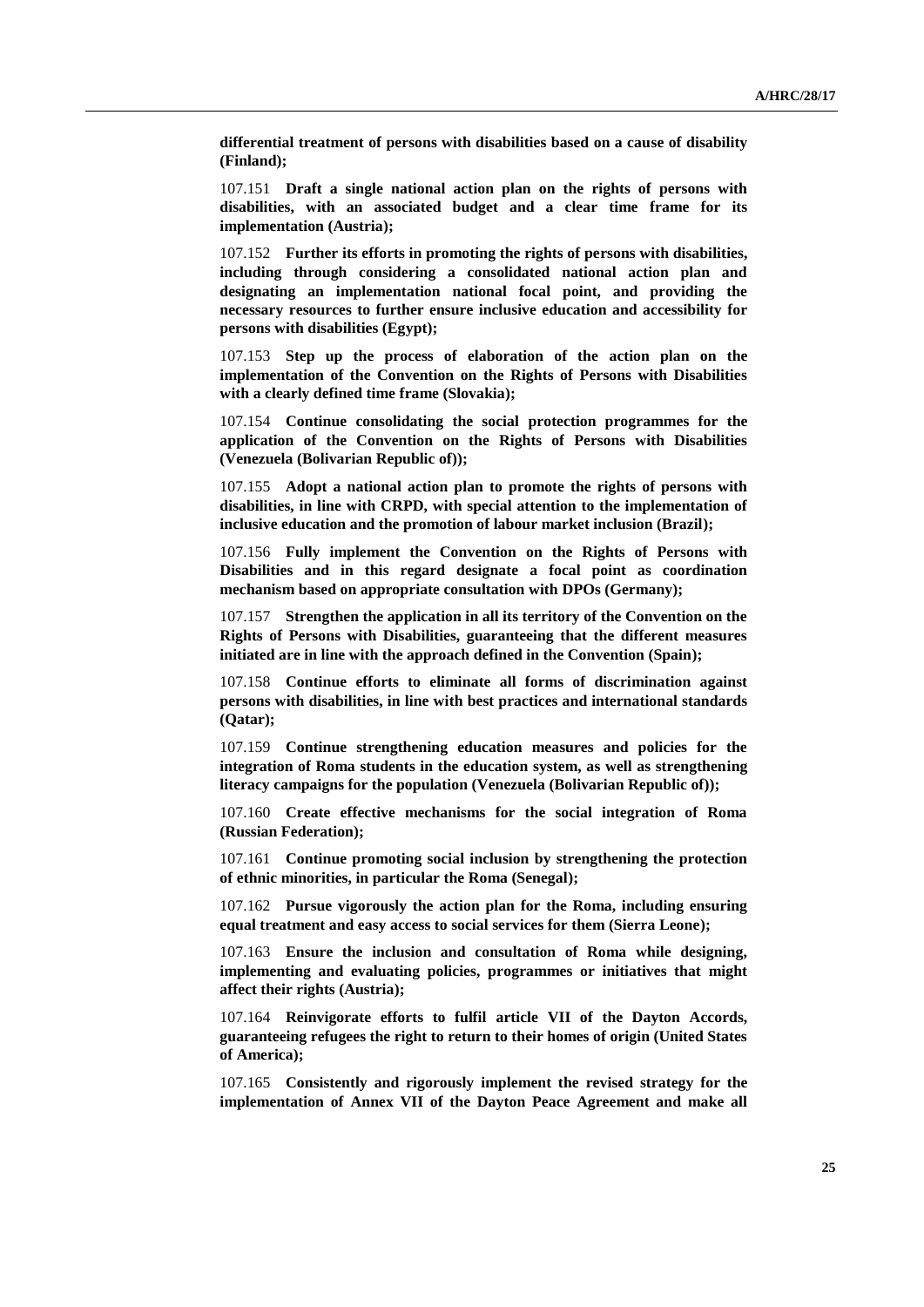**efforts to improve the living conditions of internally displaced persons and returnees (Czech Republic);**

107.166 **Ensure that IDPs and returnees can fully enjoy their rights relating to social protection, health care, education, housing, employment and physical security (Hungary);**

107.167 **Share the experience of Bosnia and Herzegovina in the field of multiethnic teaching of tolerance in schools (Morocco).**

108. **All conclusions and/or recommendations contained in the present report reflect the position of the submitting State(s) and/or the State under review. They should not be construed as endorsed by the Working Group as a whole.**